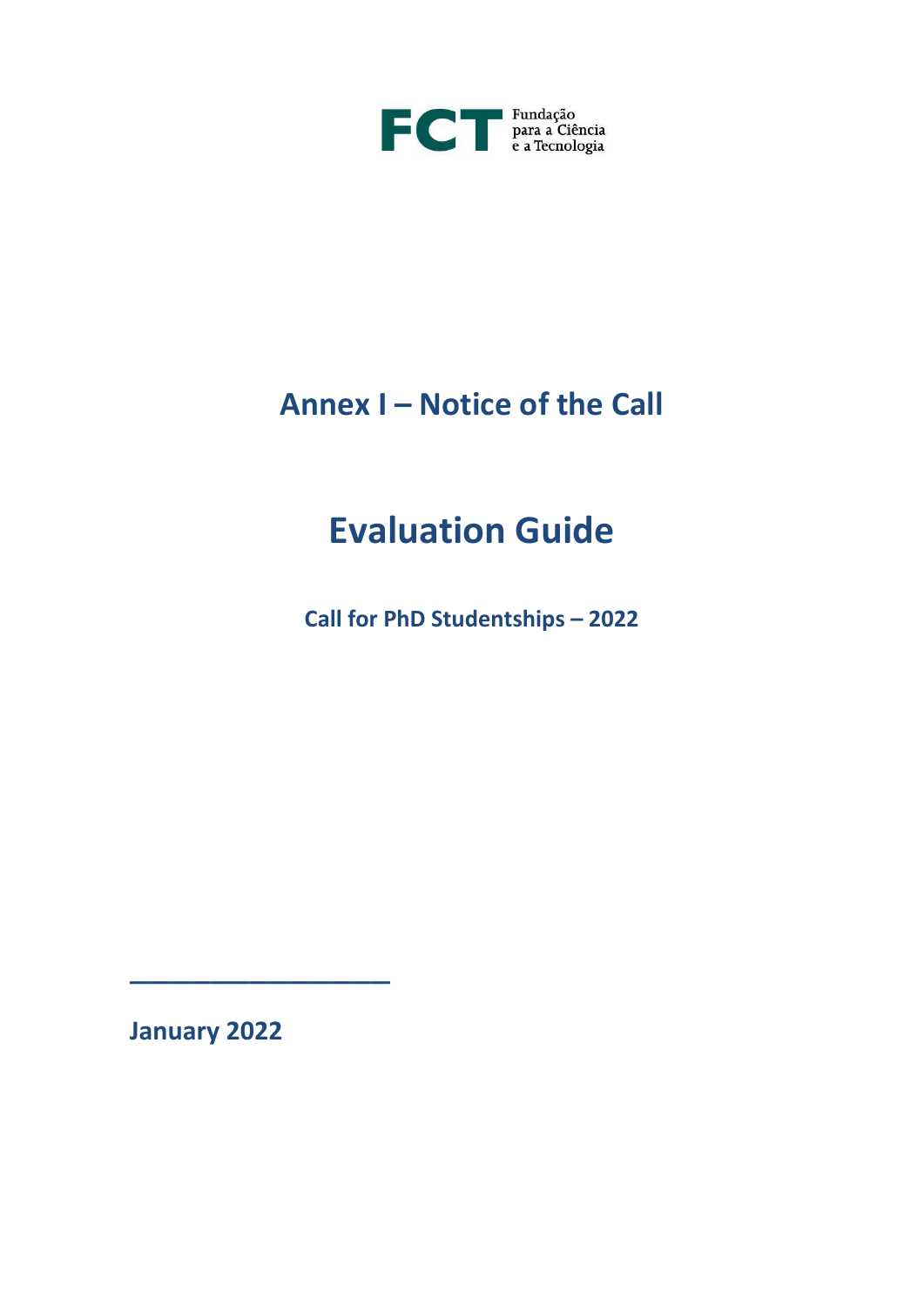

## <span id="page-1-0"></span>**TABLE OF CONTENTS**

| Annex I - Scientific fields, adapted from the FOS Classification of the Manual Frascati. 11 |  |
|---------------------------------------------------------------------------------------------|--|







 $\overline{2}$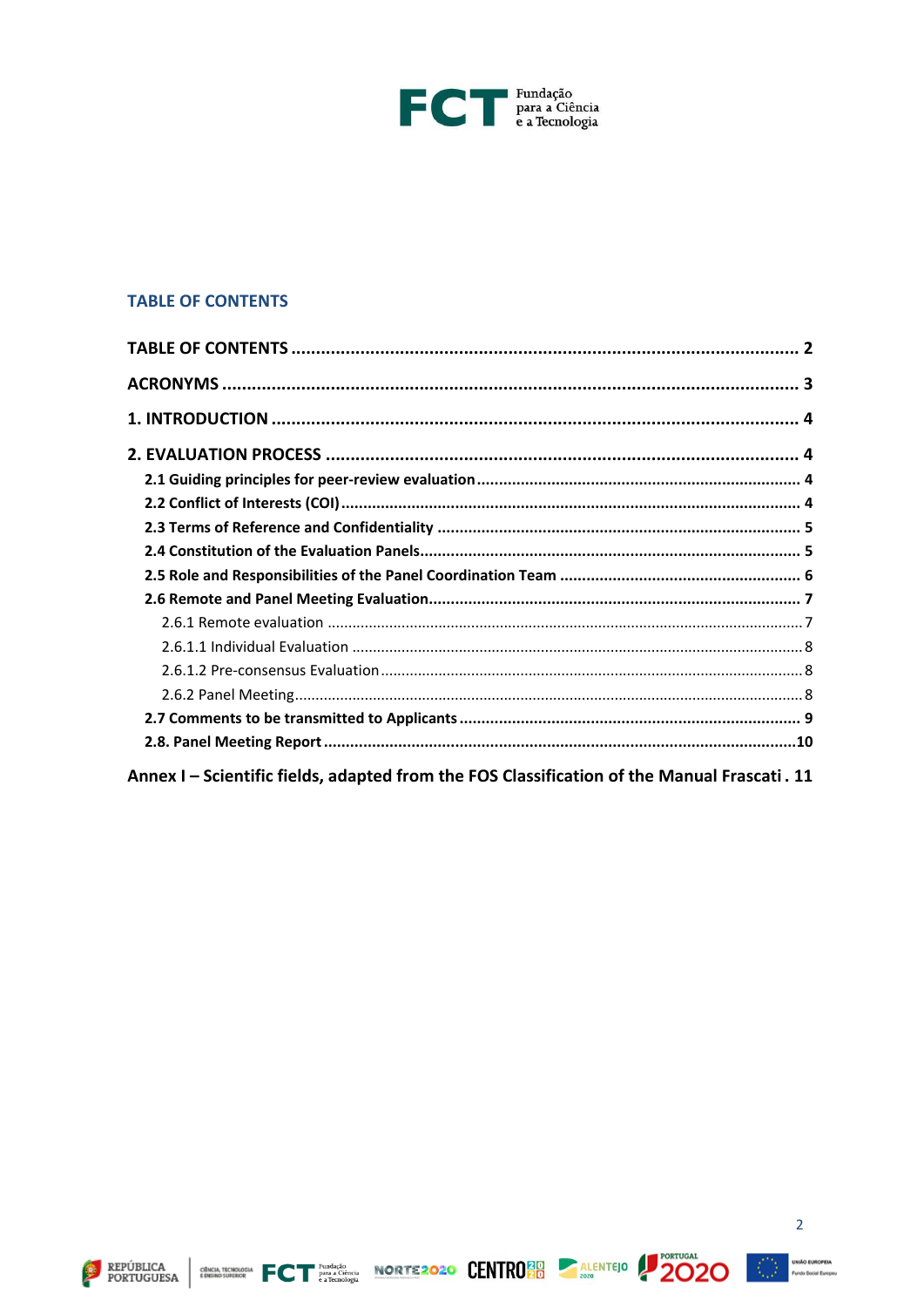

### <span id="page-2-0"></span>**ACRONYMS**

- **BD**  PhD Studentship
- **COI**  Conflict of Interests
- **EBI**  Research Fellowship Holder Statute
- **FCT**  Fundação para a Ciência e a Tecnologia, I.P.
- **MyFCT** FCT Information and Management System of FCT
- **CV**  *Curriculum Vitae*
- **RBI**  FCT Regulation for Studentships and Fellowships







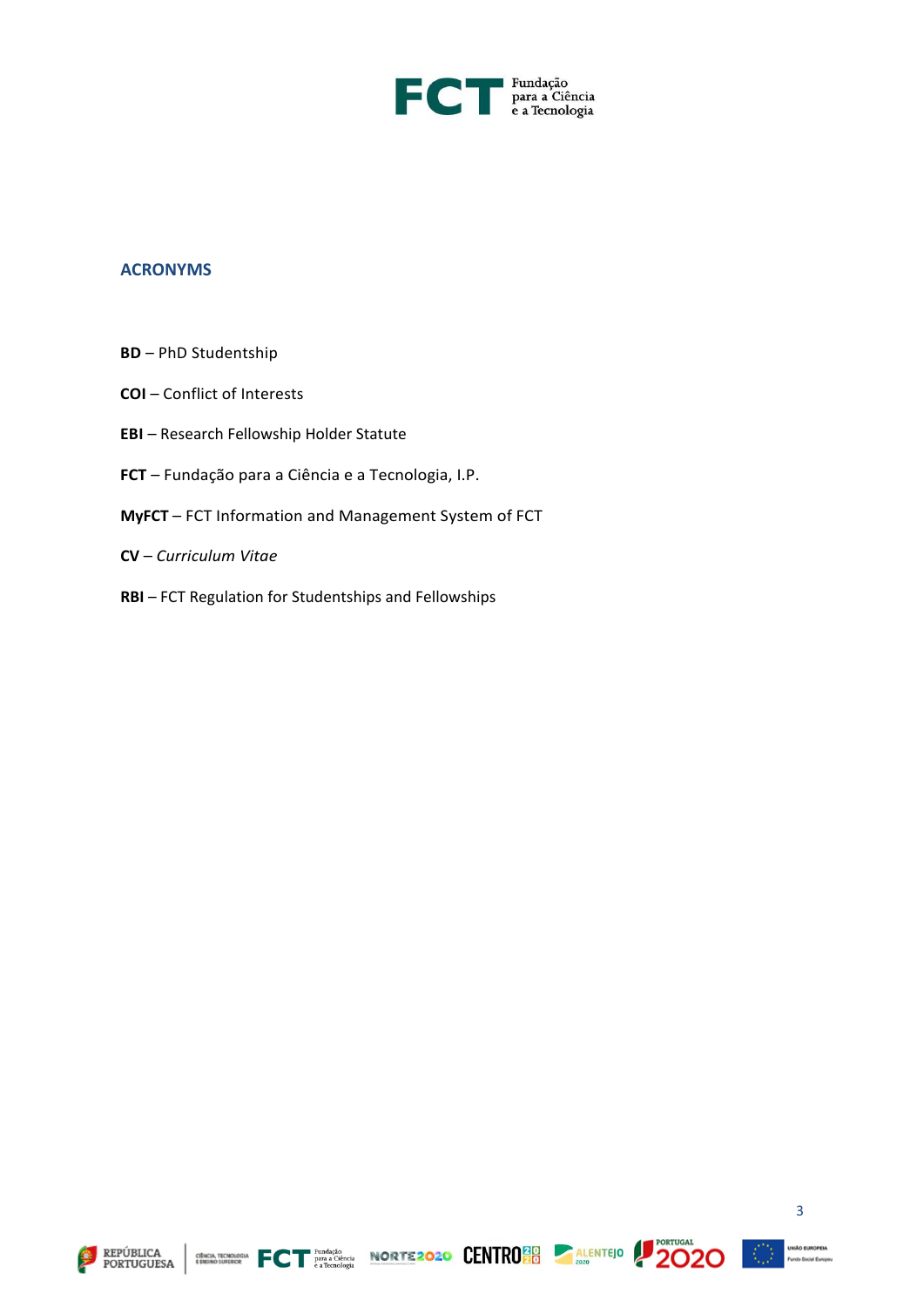

#### <span id="page-3-0"></span>**1. INTRODUCTION**

The Evaluation Guide is the document prepared to help evaluators and applicants understand the procedure associated to applications evaluation of the PhD Studentships Call – 2022.

**No information included in this Guide replaces or overlaps with what is stated in the Research Fellowship Holder Statute (EBI), the FCT Regulation for Studentships and Fellowships(RBI) and the Notice of the Call.**

#### <span id="page-3-1"></span>**2. EVALUATION PROCESS**

#### <span id="page-3-2"></span>**2.1 Guiding principles for peer-review evaluation**

In this call FCT is responsible to ensure the scientific quality of the peer review process. The application content represents the essential core of peer review, which requires a global and integrated vision of all components of the applicant's academic, scientific, professional and civic paths, of the research work plan and of the conditions for its development. The application must be evaluated taking into consideration its originality, consistency and coherence, and its contribution to the progress of knowledge in all its components. Evaluators shall give precedence to quality and originality over quantity, when analysing applicants and supervisors' CVs. Evaluators impartiality, objectivity, and transparency of the evaluation process, are fundamental principles for the assessment of each application, regardless of origin or identity of the applicant, supervisors or affiliation institutions, safeguarding any situations of conflict of interests (COI).

#### <span id="page-3-3"></span>**2.2 Conflict of Interests (COI)**

If the coordinating team (chair and co-chair(s)) or any other member of the evaluation panel is in a situation of conflict of interests (COI) regarding any of the applications submitted to the panel, it must be declared to FCT as early as the first contact with the application is made.

Panel members in any declared COI situation cannot be assigned by the coordinating team as readers of the respective applications and will be prevented from contacting in any way with the applications or their evaluation, throughout the evaluation process.

The COI declarations must mandatorily be included in the panel meeting report; the panel chair, in collaboration with FCT, is responsible for including the list of declared COI situations that should comprise the application reference, name of the applicant and the respective panel member who declared COI.

The situations of COI of the chair, co-chair, evaluators and external reviewers include, but are not limited to:







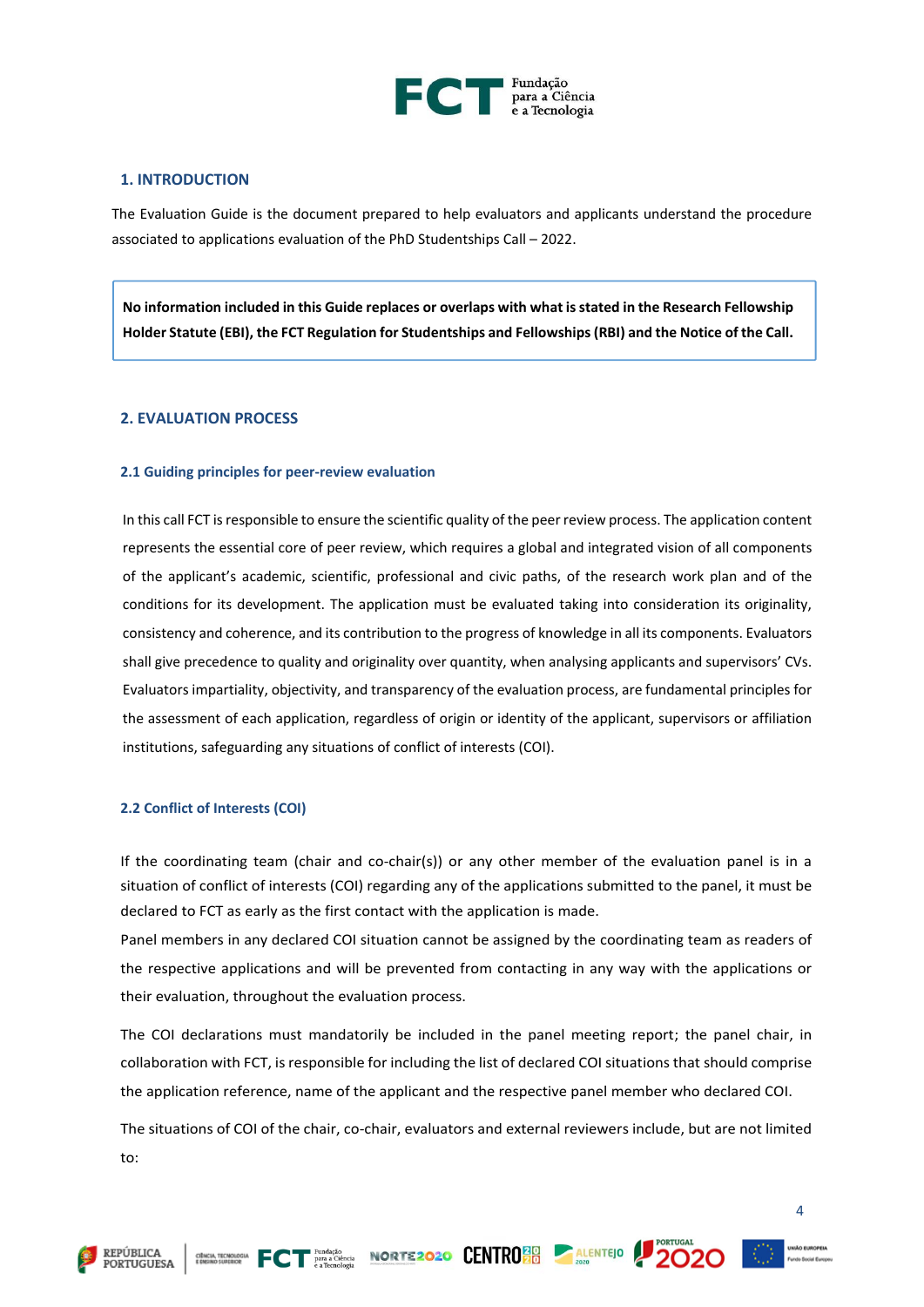

- a) Belonging to the **same academic or non-academic organizational unit<sup>1</sup> and/or the same R&D unit<sup>2</sup> of the host institution** of the work plan associated to the application;
- b) Belonging to the **same academic or non-academic organizational unit and/or the same R&D unit** of the **supervisor(s)** associated to the application;
- c) Belonging to the scientific committee of the Doctoral Programme indicated in the application;
- d) Having published scientific work with the applicant or with the applicant's supervisor(s) in the **three years prior<sup>3</sup>** to the date of opening of the application period;
- e) Having **on-going scientific collaboration with the applicant** or **her/his supervisor(s)**;
- f) Being related (**family relationship**) to the applicant or her/his supervisor(s);
- g) Having a **scientific or personal conflict** with the applicant or her/his supervisor(s);
- h) Being in **any other situation that may raise doubts** to her/himself, to third parties, namely the applicant or an external entity, about their capacity to assess the application impartially.

#### <span id="page-4-0"></span>**2.3 Terms of Reference and Confidentiality**

All panel members, including evaluators, chair and co-chair, as well as potential external reviewers, who do not participate in the panel but who collaborate with it, establish with FCT the commitment to respect a set of responsibilities essential to the evaluation process, such as **impartiality**, **declaration of potential COI** and **confidentiality**. The confidentiality must be fully protected and ensured, during all the evaluation process, in order to guarantee the independence of all opinions produced. All panel members, as well as external reviewers, are responsible for ensuring confidentiality about the entire evaluation process and the content of the applications, being prevented from copying, citing or using any type of material contained therein.

#### <span id="page-4-1"></span>**2.4 Constitution of the Evaluation Panels**

Evaluation panels are constituted by experts with acknowledged scientific merit and experience. Evaluation panels are established according to coverage of scientific fields and sub-fields, gender balance, geographical and institutional diversity (including higher education institutions, R&D units, state laboratories and associated laboratories, companies, among others).

All the panel members, including the chair and co-chair, and external reviewers that may eventually collaborate with the panel, **may never be part of the supervising team** of applicants with applications submitted under the evaluation panel where they participate, but may, nevertheless, be associated to







 $1$  Academic organizational unit refers to the department, if the structure of the faculty/school is organized by organizational units of a departmental nature, or to the faculty/school if not.

 $<sup>2</sup>$  In case there are more than one cluster/pole of the same R&D unit, the entire institution should be considered, regardless</sup> of the indicated cluster/pole

<sup>&</sup>lt;sup>3</sup> It will be considered for this purpose the printing date or the publication date of the book, volume of the edition or of the journal issue.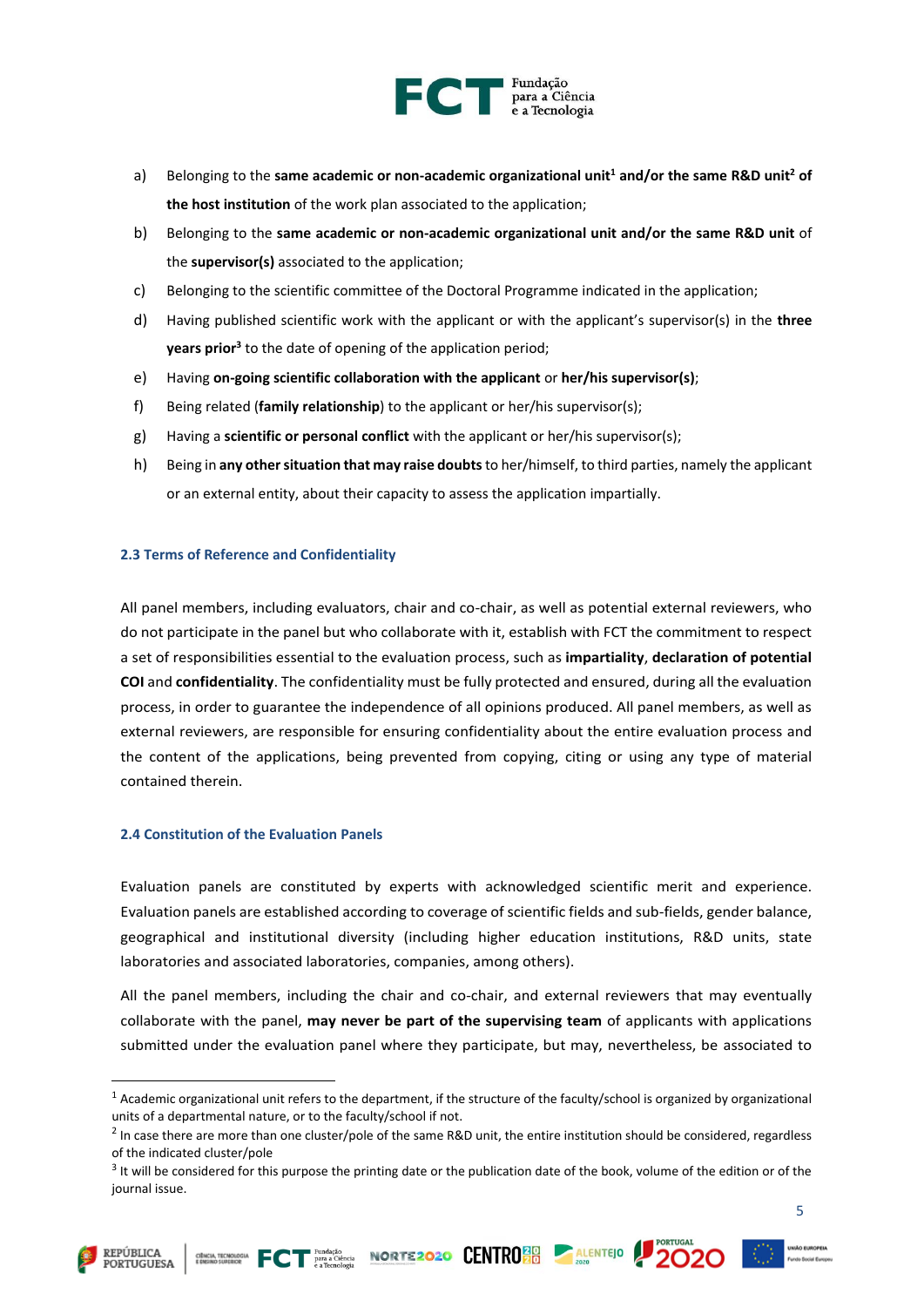

applications submitted to alternative evaluation panels.

The assessment work developed by each panel is coordinated, by FCT's invitation, by one of its members, who has the responsibility for assuring that the evaluation exercise is carried out with **transparency, independence and equity**.

The chair may assess a reduced number of applications, namely in specific situations when there is a lack of scientific coverage in the panel or COI of the remaining panel members.

The chair shall appoint, among the members of the respective panel, one or two co-chairs (depending on panel dimension) to assist her/him in the coordination tasks, as the management of applicants with which has declared COI, for example. The evaluator nominated as co-chair accumulates the respective tasks of co-coordination with those of evaluator of the applications assigned to her/him.

Evaluation panels will be composed by scientific fields based on the adaptation of the FOS Classification of the Frascati Manual (**OECD's Revised Field of Science and Technology Classification in the Frascati Manual** – see Annex I).

Applications are assigned to the different panels according to the main scientific field, secondary scientific field and scientific subfield indicated by the applicant, in accordance with the table included in Annex I. The scientific fields and subfield identified by the applicant **cannot be altered by the evaluation panel and cannot be transferred to a different evaluation panel**.

In case of **applications in a non-academic environment**, the applicant chooses, similarly, the main, secondary and subfield scientific fields, being the application evaluated by a specific evaluation panel for this line of application. This multidisciplinary panel will be composed by experts from the different scientific fields and subfields indicated by the candidates. Applications submitted to this panel also **cannot be transferred to any other evaluation panel or application line**.

The constitution of the Evaluation Panels is made public in the FCT's webpage, in two distinct moments: the list of panel chairs will be disclosed during the application submission period and the list of evaluators that will participate in the evaluation process will be published before the beginning of the evaluation period.

#### <span id="page-5-0"></span>**2.5 Role and Responsibilities of the Panel Coordination Team**

In collaboration with FCT, the chair is responsible for:

- a) Ensuring that the evaluation exercise is carried out with transparency, independence and equality;
- b) Appointing a co-chair to support her/him in the panel management activities and delegating the tasks considered necessary to the proper management of the panel work;
- c) Allocating to each application two evaluators, appointing them as  $1<sup>st</sup>$  and  $2<sup>nd</sup>$  readers, considering their fields of expertise and the application's subfield;
- d) Identifying applications that may need to be evaluated by external reviewers;
- e) Managing the identified COIs;







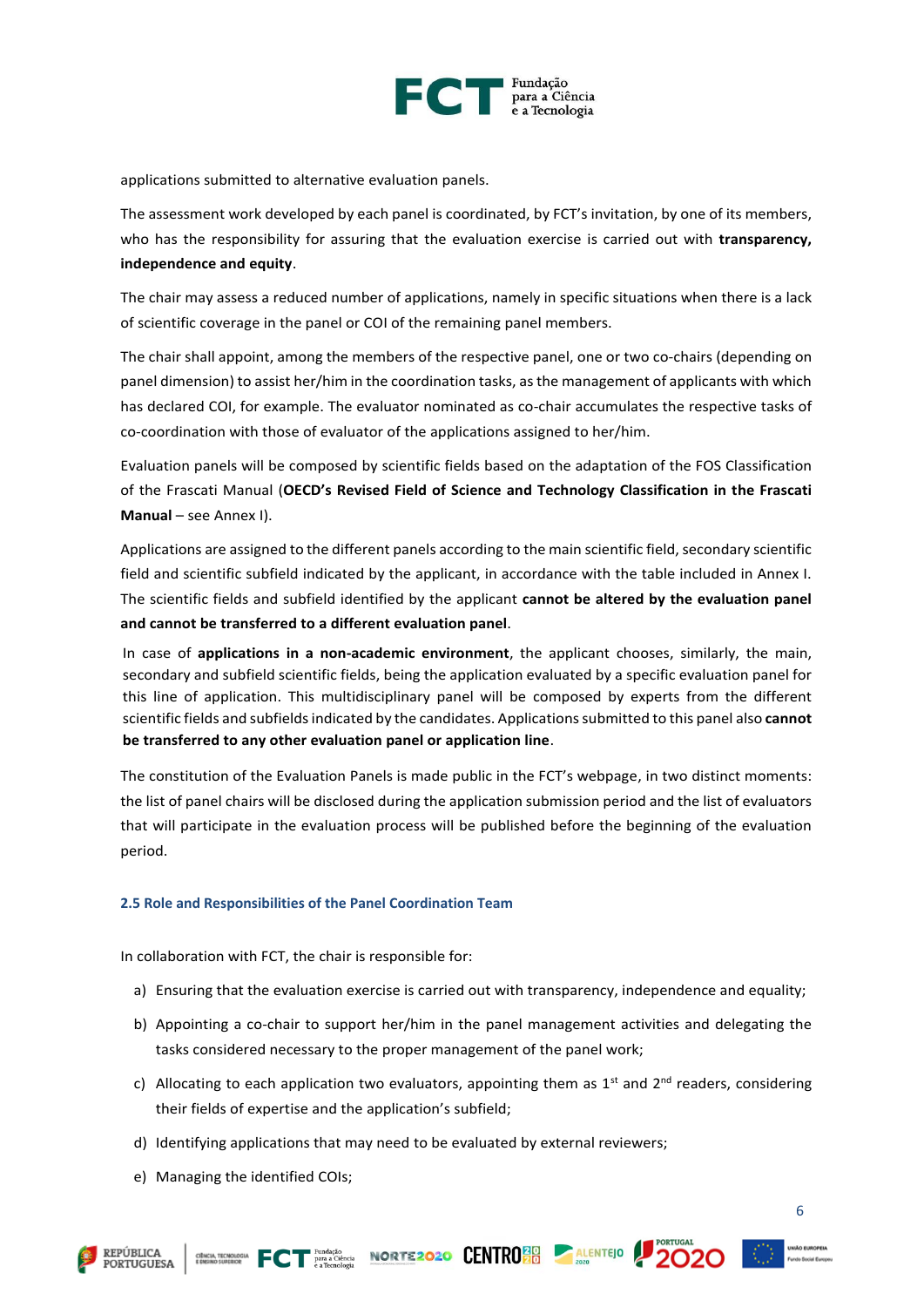

- f) Ensuring that all panel members follow the guidelines and clarifications provided by FCT throughout the process, as well as the harmonization of evaluation parameters that the panel may establish;
- g) Verifying, in a joint action with the panel members, the suitability of the applications to the panel, identifying any applications outside the scope of the panel that may, eventually, be considered as "Non-assessable";
- h) Ensuring that all panel members acknowledge and equitably apply the established criteria and subcriteria, and the respective weighing of such criteria and sub-criteria, as harmonized by the panel;
- i) Assuring the compliance with the deadlines granted to evaluators in all the evaluation stages, namely to prepare the individual and pre-consensus evaluation reports;
- j) Ensuring that, when filling in the evaluation reports, evaluators justify their grading with clear and substantive arguments that allow understanding the correspondence between both;
- k) Moderating the panel meeting and ensuring a collegial process of decision;
- l) Assuring that the final evaluation report is prepared until the end of the plenary meeting;
- m) Guaranteeing that all the final evaluation reports produced by the panel, that will be communicated to applicants, are consistent and coherent with each other, that the comments demonstrate the relative merit of the applications and are in accordance with the provisions of this guide, in the Notice of the Call, in the applicable legislation and with the respective scores;
- n) Preparing the panel meeting report, together with all the panel members;
- o) Collaborating with FCT to solve any eventual unexpected event that may occur before, during and/or after the panel meeting;
- p) Coordinating the preliminary hearing process, assuring the compliance with the previous paragraphs.

#### <span id="page-6-0"></span>**2.6 Remote and Panel Meeting Evaluation**

#### <span id="page-6-1"></span>**2.6.1 Remote evaluation**

Before the beginning of the evaluation process, all panel members (including chair and co-chair) will have to indicate on the FCT's information system, MyFCT, the applications with which they are in a situation of conflict of interests, preventing access to its details. The list of COIs declared will be included in the panel meeting report, which will be made available to the applicants.

The remote evaluation is divided in two stages: i) individual evaluation and ii) pre-consensus evaluation. In the first stage, each evaluator completes their individual evaluation forms as  $1<sup>st</sup>$  and  $2<sup>nd</sup>$  reader, and in the second stage, the  $1<sup>st</sup>$  reader is responsible to produce the pre-consensus report that should reflect the harmonized analysis of both readers allocated to the application.





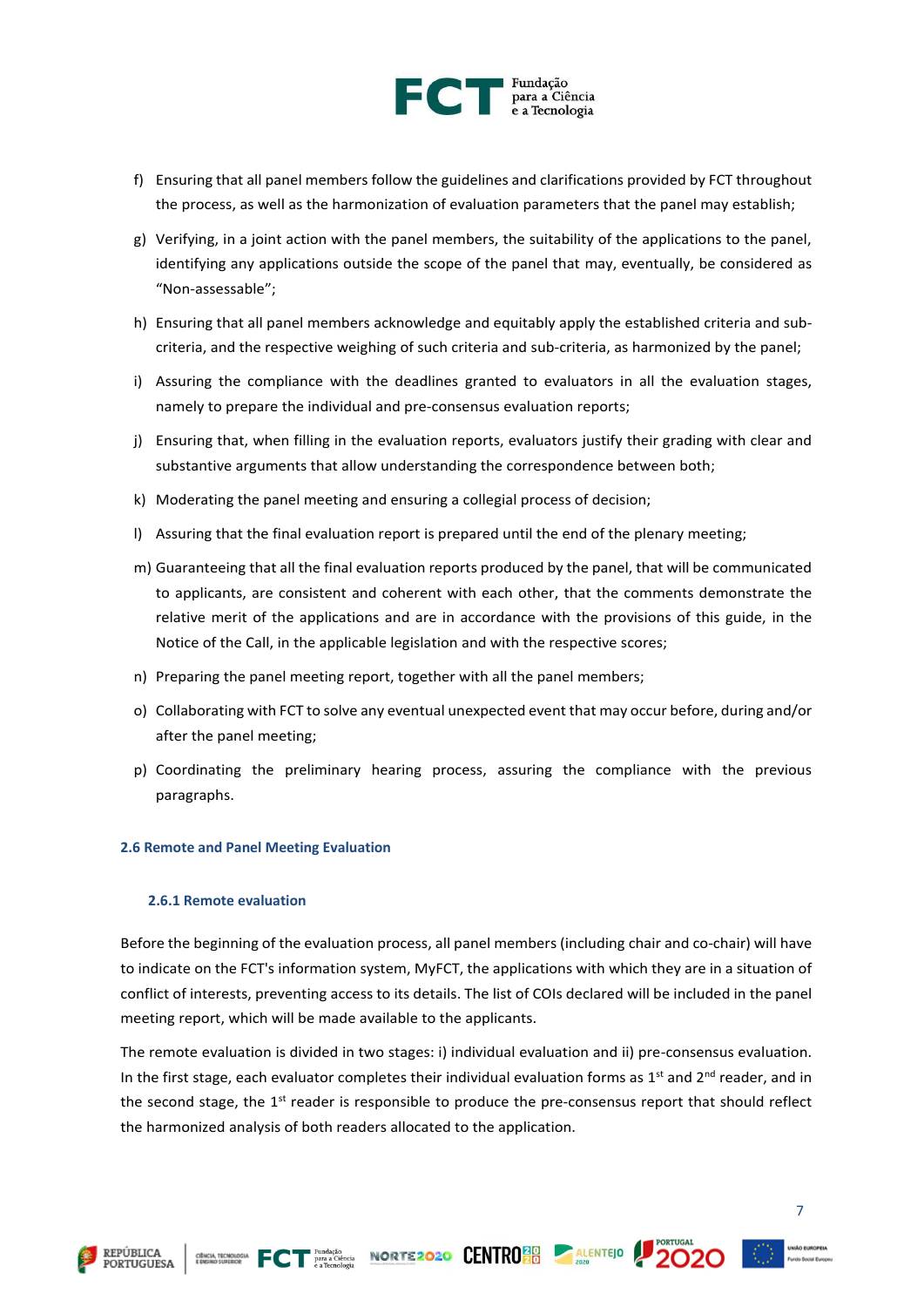

#### <span id="page-7-0"></span>**2.6.1.1 Individual Evaluation**

- a) Each application is individually assessed by two panel members who are not in a situation of COI with the applicant and respective supervisor(s) and affiliation institution(s).
- b) If any of the evaluators identifies an additional situation of COI concerning any application(s) attributed to her/him, it must be immediately and formally declared to FCT and to the panel chair, who is responsible for the reallocation of the application(s).
- c) **Whenever justified**, the chair should **request to FCT the opinion of external reviewers**, during the individual remote evaluation period, considering the transdisciplinarity or specific aspects of the proposal and the institutional collaborations described in the application.
- d) An application shall be considered **non-assessable** when it **strays considerably from the scientific field in which it was submitted** or **when it does not comply with all the requirements** of the respective application line. Applications in such conditions should be immediately reported to FCT by the chair and/or the evaluators that identified the situation. Before considering an application as non-assessable because it substantially strays from the scientific field in which it was submitted, the evaluation panel should analyse the framing of the work plan main theme in the scientific subfield selected by the applicant and consult external reviewers, specialists in the application subject. This decision must be made explicit in the final evaluation report and justified in the panel meeting report.
- e) An application shall also be considered **non-assessable** when **a violation of at least one of the mandatory admissibility requirements of the applicant or application is identified**. In case of applications in a non-academic environment, submitted to the respective panel, these will be considered **non-assessable** if not complying with the specific admissibility requirements, namely, the indication of at least one non-academic entity, and the association of a supervisor affiliated to it.
- f) Each evaluator must fill in an individual evaluation report for each of the applications that they are assigned to, score the three evaluation criteria separately (see section 5. Notice of the Call) and prepare the respective comments to clearly justify the score awarded.

#### <span id="page-7-1"></span>**2.6.1.2 Pre-consensus Evaluation**

At the end of the individual evaluation stage, the  $1<sup>st</sup>$  reader is responsible for preparing a pre-consensus report within the pre-established deadline that takes place before the panel meeting.

The pre-consensus report should reflect the harmonization of the individual reports prepared by the two readers, also considering the external reviewers' assessment, whenever applicable.

#### <span id="page-7-2"></span>**2.6.2 Panel Meeting**

The panel meeting consists on the reunion of all panel members, whose presence is mandatory, where the **collegial discussion of all applications submitted to the panel** is promoted and **moderated by the panel chair**. This meeting comprises the following:





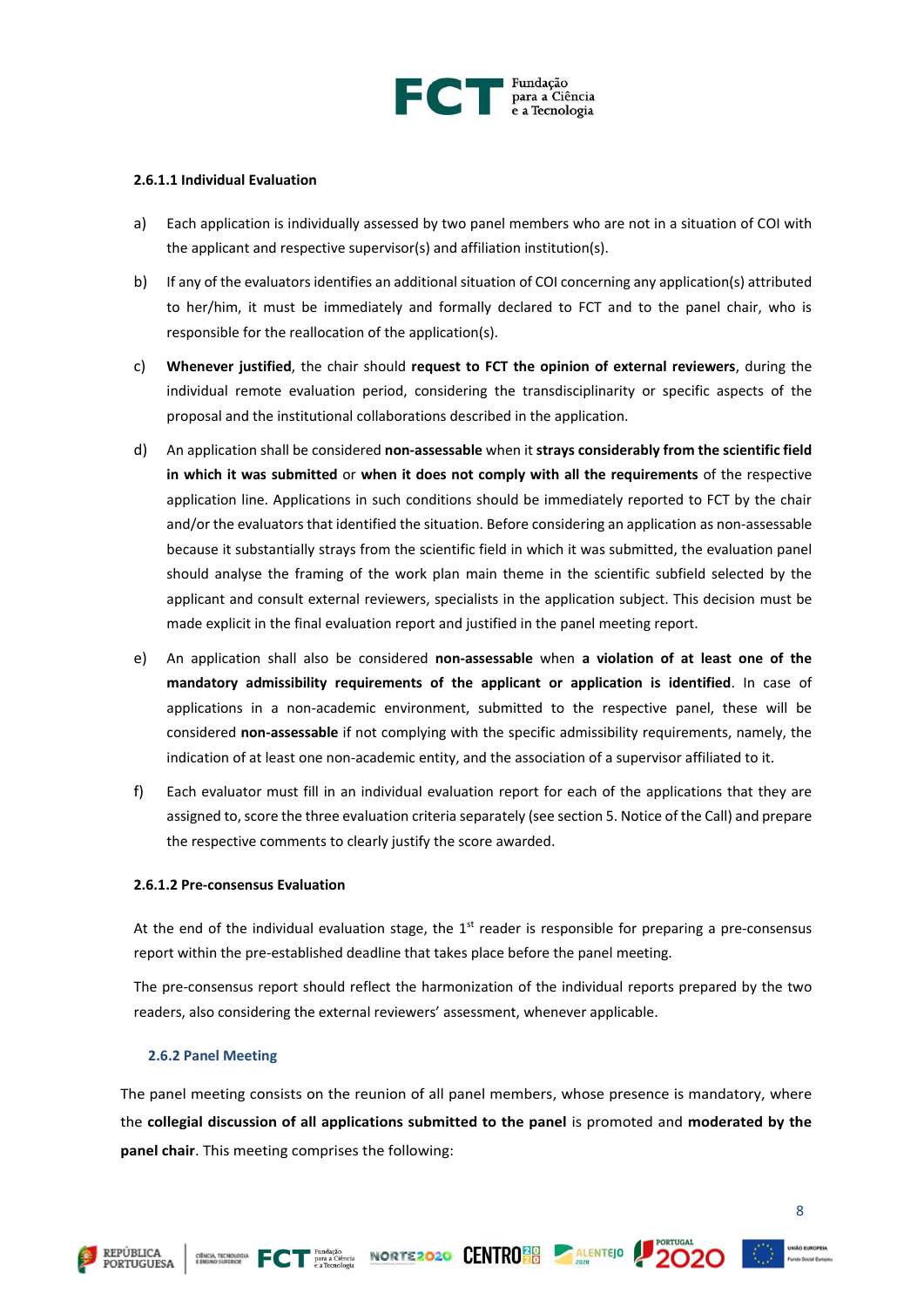

- a) Analysis and joint discussion of all applications, taking into consideration the individual and preconsensus evaluation reports previously produced which constitute the working documents for the panel;
- b) During the meeting, the  $1<sup>st</sup>$  readers must be prepared to present a summary of strengths and eventual weaknesses of each application that has been assigned to them. The chair is responsible to promote the debate, encouraging the participation of all panel members;
- c) The final evaluation of each panel is performed by discussing the relative merit of all the applications, after which the final score for each application is established. If any panel member is in a situation of conflict of interests with any application, he/she will not be able to participate in the discussion. If this situation applies to the chair and the co-chair, another panel member without COI should be assigned to moderate the meeting and the discussion of these applications;
- d) The  $1<sup>st</sup>$  reader is responsible for writing the final evaluation reports, taking into consideration the collegial decision of the panel;
- e) All the final evaluation reports produced must be consistent and coherent with each other, also exhibiting a correspondence between the scores and respective comments;
- f) All panel members are responsible for the discussion of the relative merit of all the applications. From the collegial discussion shall result a single provisional ranked list, per evaluation panel.

#### <span id="page-8-0"></span>**2.7 Comments to be transmitted to Applicants**

Each panel should pay attention to present, in a clear, consistent and coherent manner, the arguments that led to the scores awarded **to each of the evaluation criteria and sub-criteria**; the eventual disability bonuses and respective degree of disability should also be mentioned. It is the responsibility of the chair and the co-chair to ensure that the panel justifies the scores with substantive arguments that allow the understanding of the meaning of the evaluation, identifying the strengths and weaknesses of each application for each evaluation criteria (see point 5. of the Notice of the Call).

In case the applicant presents more than one graduate and/or master degree, the panel should indicate which of the degrees has been selected for the calculation of sub-criterion A1 – Academic Career. In case of academic degrees obtained in a foreign country, the panel should mention if the applicant has submitted, or not, the respective recognition and/or conversion to the Portuguese grading scale.

The comments in the final evaluation reports should comply with the following recommendations:

- a) Do not use the 1<sup>st</sup> person; alternatively, as an example, use "The panel considers that  $(...)$ ";
- b) Avoid descriptive comments or that are a mere summary of elements included in the application;
- c) Avoid generic and/or vague comments, such as "very weak work plan", "adequate CV", "excellent hosting conditions", etc.;
- d) Use analytic and impartial language, avoiding depreciative comments about the applicant, the work



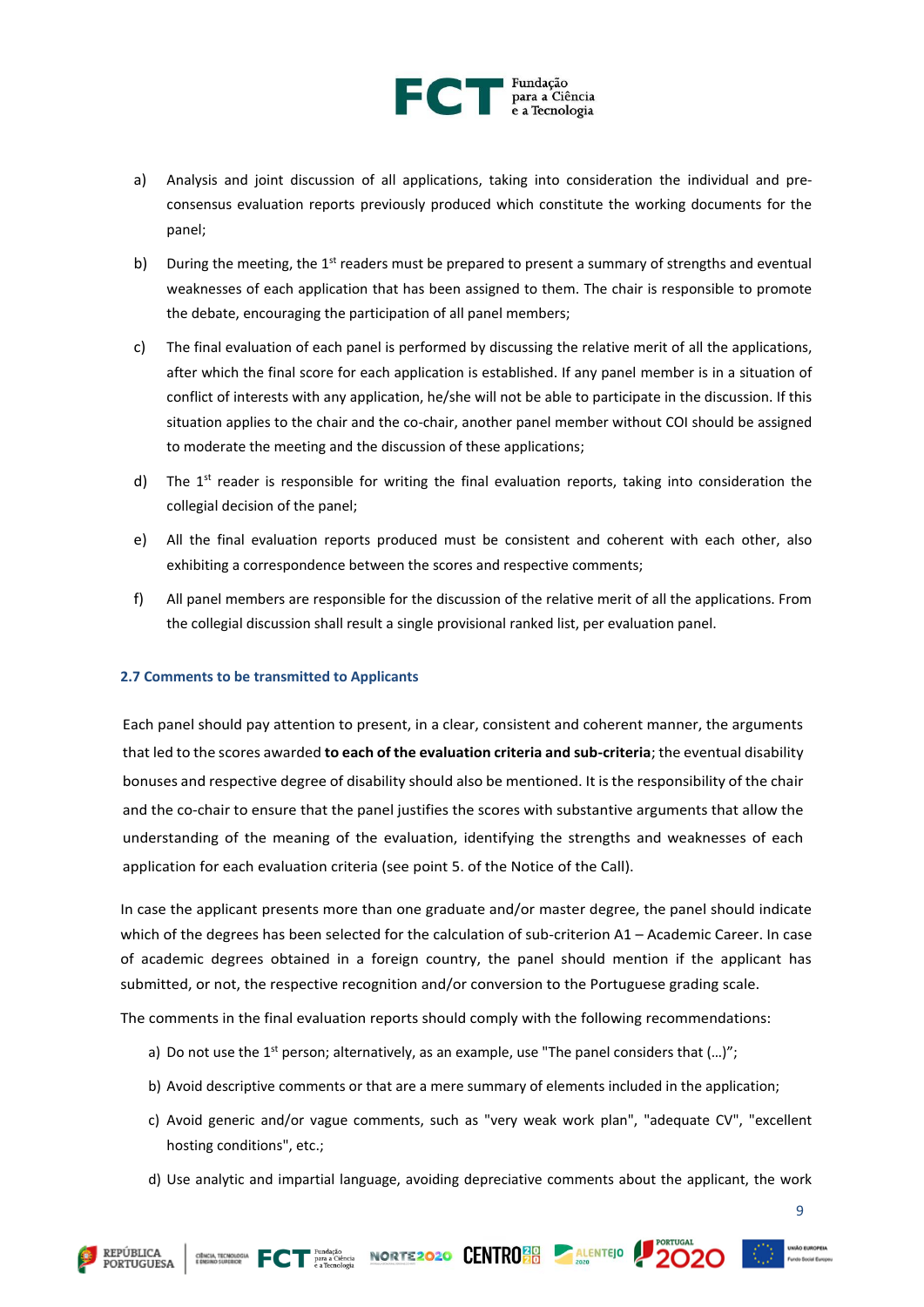

plan proposed, the supervisors, etc.;

e) Avoid asking questions since the applicant cannot reply.

#### <span id="page-9-0"></span>**2.8. Panel Meeting Report**

The panel meeting report is a responsibility of all panel members; the chair is responsible for writing it down, being also responsible for representing the entire panel.

The panel meeting report must include:

- a) The name and affiliation of all panel members;
- b) The indication of applications considered as "non-assessable";
- c) The panel adopted methodology used for particular cases;
- d) The provisional ranked list of all the applications evaluated by the panel, in descending order of the final score;
- e) The list of COI declared by all the panel members.







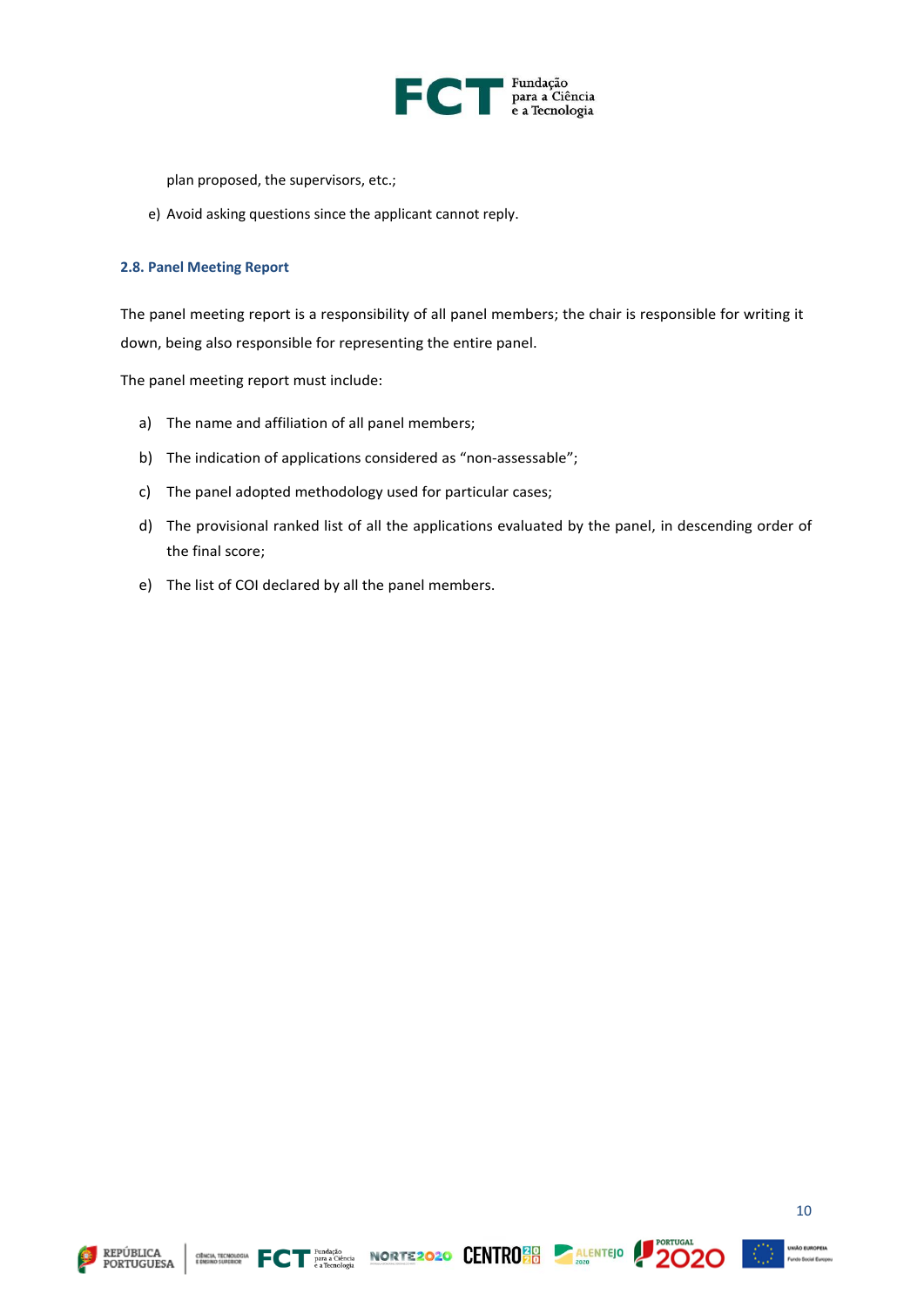

## <span id="page-10-0"></span>**Annex I – Scientific fields, adapted from the FOS Classification of the Manual**

**Frascati**

**NOTE**: The evaluation panel specific for applications in a non-academic environment will include all the scientific fields and subfields described below, and its constitution and organization will be determined according to the number of applications submitted.

| <b>Main Scientific Field</b> | <b>Secondary Scientific Field</b> | <b>Subfield</b>                           | <b>Evaluation Panel</b> |
|------------------------------|-----------------------------------|-------------------------------------------|-------------------------|
| <b>1a Exact Sciences</b>     | 1.1 Mathematics                   | <b>Pure Mathematics</b>                   | <b>Mathematics</b>      |
|                              |                                   | <b>Applied Mathematics</b>                |                         |
|                              |                                   | <b>Statistics and Probability</b>         |                         |
|                              |                                   | Mathematics - Other                       |                         |
|                              | 1.2 Computer and                  | <b>Computation Sciences</b>               | Computer Sciences and   |
|                              | <b>Information Sciences</b>       | <b>Information Sciences</b>               | <b>Informatics</b>      |
|                              |                                   | <b>Bioinformatics</b>                     |                         |
|                              |                                   | Computer Sciences and Informatics - Other |                         |
|                              |                                   | <b>Atomic Physics</b>                     |                         |
|                              | 1.3 Physical Sciences             | <b>Molecular Physics</b>                  | Physics                 |
|                              |                                   | <b>Chemical Physics</b>                   |                         |
|                              |                                   | <b>Condensed Matter Physics</b>           |                         |
|                              |                                   | Particle Physics                          |                         |
|                              |                                   | <b>Nuclear Physics</b>                    |                         |
|                              |                                   | Fluids and Plasma Physics                 |                         |
|                              |                                   | <b>Medical and Biological Physics</b>     |                         |
|                              |                                   | Optics                                    |                         |
|                              |                                   | <b>Acoustics</b>                          |                         |
|                              |                                   | Astronomy                                 |                         |
|                              |                                   | <b>Gravitation and Cosmology</b>          |                         |
|                              |                                   | Physical Sciences - Other                 |                         |
|                              | <b>1.4</b> Chemical Sciences      | Organic Chemistry                         |                         |
|                              |                                   | Inorganic Chemistry                       | Chemistry               |
|                              |                                   | Nuclear Chemistry                         |                         |
|                              |                                   | <b>Physical Chemistry</b>                 |                         |
|                              |                                   | Polymer Science                           |                         |
|                              |                                   | Electrochemistry                          |                         |
|                              |                                   | <b>Colloid Chemistry</b>                  |                         |
|                              |                                   | <b>Analytical Chemistry</b>               |                         |
|                              |                                   | <b>Medicinal Chemistry</b>                |                         |
|                              |                                   | Chemistry - Other                         |                         |







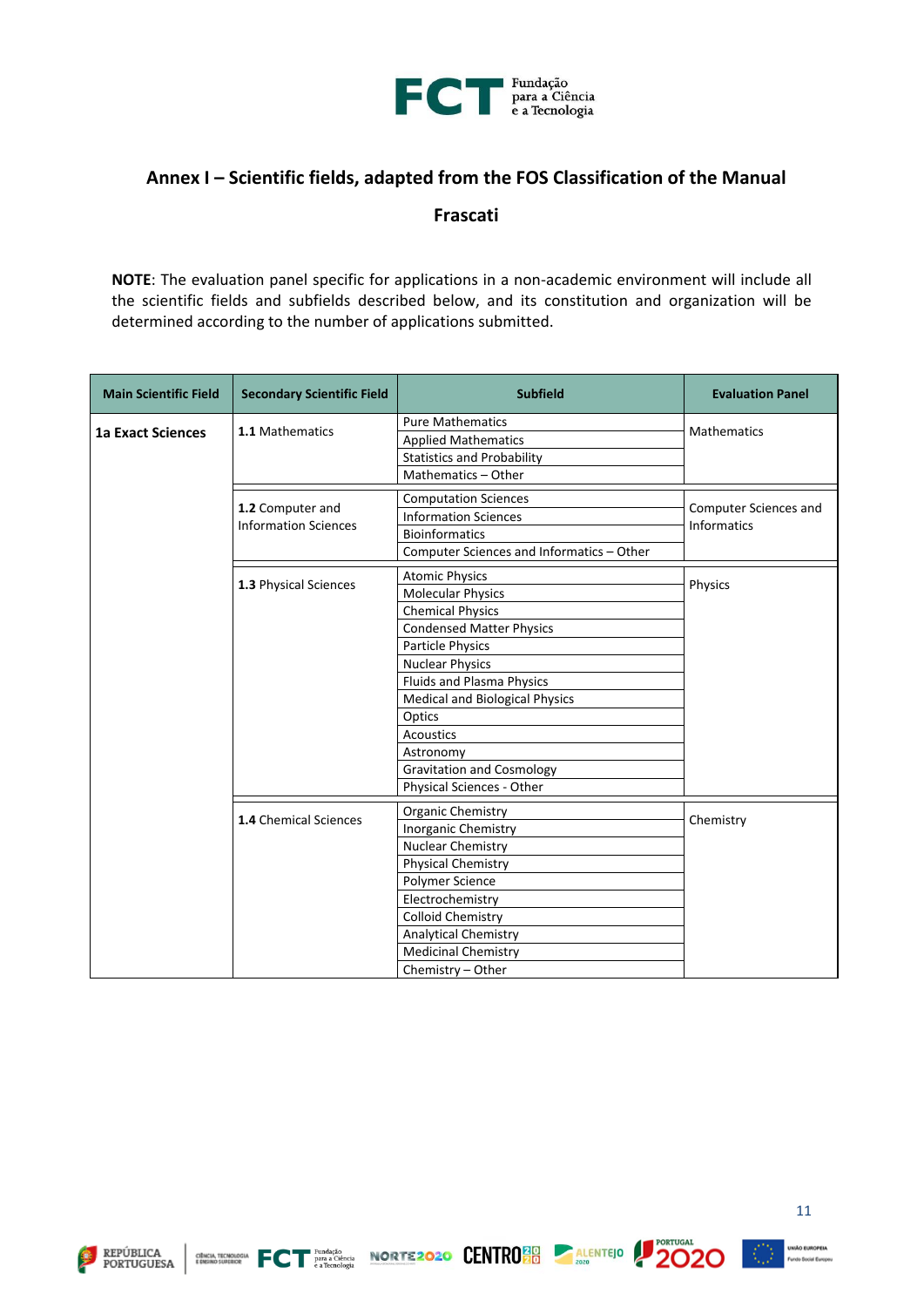

| Geosciences and Multidisciplinary Studies<br><b>1b Natural Sciences</b><br>1.5 Earth and related<br><b>Earth Sciences</b><br>Mineralogy<br><b>Environmental Sciences</b><br>Palaeontology<br>Geochemistry<br>Geophysics<br>Physical Geography<br>Geology<br>Volcanology<br>Meteorology<br>Atmospheric Sciences<br>Climate Research<br>Oceanography<br>Hydrology<br><b>Water Resources</b><br>Earth Sciences - Other<br>Natural Resources and Sustainability<br><b>Environmental Sciences</b><br>Monitoring and Environmental Impact<br><b>Environmental Management</b><br>Ecotoxicology<br>Waste Management and Recovery<br>Climate Change<br>Atmosphere and Pollution<br>Water and Pollution<br>Environmental Sciences - Other<br>Cellular Biology<br>1.6 Biological Sciences<br><b>Experimental Biology</b><br>Microbiology<br>and Biochemistry<br>Virology<br>Biochemistry<br>Molecular Biology<br><b>Biochemical Research Methods</b><br><b>Biophysics</b><br><b>Genetics and Heredity</b><br>Reproductive Biology<br>Developmental Biology<br>Experimental Biology and Biochemistry - Other<br>Botany<br><b>Biological Sciences</b><br>Zoology<br>Mammalogy<br>Herpetology<br>Ichthyology<br>Ornithology<br>Entomology<br>Mycology<br><b>Behavioural Biology</b><br>Marine Biology<br>Aquaculture<br>Freshwater Biology<br>Limnology<br>Ecology<br><b>Biodiversity Conservation</b><br><b>Evolutionary Biology</b><br>Organism Biology | <b>Main Scientific Field</b> | <b>Secondary Scientific Field</b> | <b>Subfield</b>                    | <b>Evaluation Panel</b> |
|---------------------------------------------------------------------------------------------------------------------------------------------------------------------------------------------------------------------------------------------------------------------------------------------------------------------------------------------------------------------------------------------------------------------------------------------------------------------------------------------------------------------------------------------------------------------------------------------------------------------------------------------------------------------------------------------------------------------------------------------------------------------------------------------------------------------------------------------------------------------------------------------------------------------------------------------------------------------------------------------------------------------------------------------------------------------------------------------------------------------------------------------------------------------------------------------------------------------------------------------------------------------------------------------------------------------------------------------------------------------------------------------------------------------------------------------|------------------------------|-----------------------------------|------------------------------------|-------------------------|
|                                                                                                                                                                                                                                                                                                                                                                                                                                                                                                                                                                                                                                                                                                                                                                                                                                                                                                                                                                                                                                                                                                                                                                                                                                                                                                                                                                                                                                             |                              |                                   |                                    |                         |
|                                                                                                                                                                                                                                                                                                                                                                                                                                                                                                                                                                                                                                                                                                                                                                                                                                                                                                                                                                                                                                                                                                                                                                                                                                                                                                                                                                                                                                             |                              |                                   |                                    |                         |
|                                                                                                                                                                                                                                                                                                                                                                                                                                                                                                                                                                                                                                                                                                                                                                                                                                                                                                                                                                                                                                                                                                                                                                                                                                                                                                                                                                                                                                             |                              |                                   |                                    |                         |
|                                                                                                                                                                                                                                                                                                                                                                                                                                                                                                                                                                                                                                                                                                                                                                                                                                                                                                                                                                                                                                                                                                                                                                                                                                                                                                                                                                                                                                             |                              |                                   |                                    |                         |
|                                                                                                                                                                                                                                                                                                                                                                                                                                                                                                                                                                                                                                                                                                                                                                                                                                                                                                                                                                                                                                                                                                                                                                                                                                                                                                                                                                                                                                             |                              |                                   |                                    |                         |
|                                                                                                                                                                                                                                                                                                                                                                                                                                                                                                                                                                                                                                                                                                                                                                                                                                                                                                                                                                                                                                                                                                                                                                                                                                                                                                                                                                                                                                             |                              |                                   |                                    |                         |
|                                                                                                                                                                                                                                                                                                                                                                                                                                                                                                                                                                                                                                                                                                                                                                                                                                                                                                                                                                                                                                                                                                                                                                                                                                                                                                                                                                                                                                             |                              |                                   |                                    |                         |
|                                                                                                                                                                                                                                                                                                                                                                                                                                                                                                                                                                                                                                                                                                                                                                                                                                                                                                                                                                                                                                                                                                                                                                                                                                                                                                                                                                                                                                             |                              |                                   |                                    |                         |
|                                                                                                                                                                                                                                                                                                                                                                                                                                                                                                                                                                                                                                                                                                                                                                                                                                                                                                                                                                                                                                                                                                                                                                                                                                                                                                                                                                                                                                             |                              |                                   |                                    |                         |
|                                                                                                                                                                                                                                                                                                                                                                                                                                                                                                                                                                                                                                                                                                                                                                                                                                                                                                                                                                                                                                                                                                                                                                                                                                                                                                                                                                                                                                             |                              |                                   |                                    |                         |
|                                                                                                                                                                                                                                                                                                                                                                                                                                                                                                                                                                                                                                                                                                                                                                                                                                                                                                                                                                                                                                                                                                                                                                                                                                                                                                                                                                                                                                             |                              |                                   |                                    |                         |
|                                                                                                                                                                                                                                                                                                                                                                                                                                                                                                                                                                                                                                                                                                                                                                                                                                                                                                                                                                                                                                                                                                                                                                                                                                                                                                                                                                                                                                             |                              |                                   |                                    |                         |
|                                                                                                                                                                                                                                                                                                                                                                                                                                                                                                                                                                                                                                                                                                                                                                                                                                                                                                                                                                                                                                                                                                                                                                                                                                                                                                                                                                                                                                             |                              |                                   |                                    |                         |
|                                                                                                                                                                                                                                                                                                                                                                                                                                                                                                                                                                                                                                                                                                                                                                                                                                                                                                                                                                                                                                                                                                                                                                                                                                                                                                                                                                                                                                             |                              |                                   |                                    |                         |
|                                                                                                                                                                                                                                                                                                                                                                                                                                                                                                                                                                                                                                                                                                                                                                                                                                                                                                                                                                                                                                                                                                                                                                                                                                                                                                                                                                                                                                             |                              |                                   |                                    |                         |
|                                                                                                                                                                                                                                                                                                                                                                                                                                                                                                                                                                                                                                                                                                                                                                                                                                                                                                                                                                                                                                                                                                                                                                                                                                                                                                                                                                                                                                             |                              |                                   |                                    |                         |
|                                                                                                                                                                                                                                                                                                                                                                                                                                                                                                                                                                                                                                                                                                                                                                                                                                                                                                                                                                                                                                                                                                                                                                                                                                                                                                                                                                                                                                             |                              |                                   |                                    |                         |
|                                                                                                                                                                                                                                                                                                                                                                                                                                                                                                                                                                                                                                                                                                                                                                                                                                                                                                                                                                                                                                                                                                                                                                                                                                                                                                                                                                                                                                             |                              |                                   |                                    |                         |
|                                                                                                                                                                                                                                                                                                                                                                                                                                                                                                                                                                                                                                                                                                                                                                                                                                                                                                                                                                                                                                                                                                                                                                                                                                                                                                                                                                                                                                             |                              |                                   |                                    |                         |
|                                                                                                                                                                                                                                                                                                                                                                                                                                                                                                                                                                                                                                                                                                                                                                                                                                                                                                                                                                                                                                                                                                                                                                                                                                                                                                                                                                                                                                             |                              |                                   |                                    |                         |
|                                                                                                                                                                                                                                                                                                                                                                                                                                                                                                                                                                                                                                                                                                                                                                                                                                                                                                                                                                                                                                                                                                                                                                                                                                                                                                                                                                                                                                             |                              |                                   |                                    |                         |
|                                                                                                                                                                                                                                                                                                                                                                                                                                                                                                                                                                                                                                                                                                                                                                                                                                                                                                                                                                                                                                                                                                                                                                                                                                                                                                                                                                                                                                             |                              |                                   |                                    |                         |
|                                                                                                                                                                                                                                                                                                                                                                                                                                                                                                                                                                                                                                                                                                                                                                                                                                                                                                                                                                                                                                                                                                                                                                                                                                                                                                                                                                                                                                             |                              |                                   |                                    |                         |
|                                                                                                                                                                                                                                                                                                                                                                                                                                                                                                                                                                                                                                                                                                                                                                                                                                                                                                                                                                                                                                                                                                                                                                                                                                                                                                                                                                                                                                             |                              |                                   |                                    |                         |
|                                                                                                                                                                                                                                                                                                                                                                                                                                                                                                                                                                                                                                                                                                                                                                                                                                                                                                                                                                                                                                                                                                                                                                                                                                                                                                                                                                                                                                             |                              |                                   |                                    |                         |
|                                                                                                                                                                                                                                                                                                                                                                                                                                                                                                                                                                                                                                                                                                                                                                                                                                                                                                                                                                                                                                                                                                                                                                                                                                                                                                                                                                                                                                             |                              |                                   |                                    |                         |
|                                                                                                                                                                                                                                                                                                                                                                                                                                                                                                                                                                                                                                                                                                                                                                                                                                                                                                                                                                                                                                                                                                                                                                                                                                                                                                                                                                                                                                             |                              |                                   |                                    |                         |
|                                                                                                                                                                                                                                                                                                                                                                                                                                                                                                                                                                                                                                                                                                                                                                                                                                                                                                                                                                                                                                                                                                                                                                                                                                                                                                                                                                                                                                             |                              |                                   |                                    |                         |
|                                                                                                                                                                                                                                                                                                                                                                                                                                                                                                                                                                                                                                                                                                                                                                                                                                                                                                                                                                                                                                                                                                                                                                                                                                                                                                                                                                                                                                             |                              |                                   |                                    |                         |
|                                                                                                                                                                                                                                                                                                                                                                                                                                                                                                                                                                                                                                                                                                                                                                                                                                                                                                                                                                                                                                                                                                                                                                                                                                                                                                                                                                                                                                             |                              |                                   |                                    |                         |
|                                                                                                                                                                                                                                                                                                                                                                                                                                                                                                                                                                                                                                                                                                                                                                                                                                                                                                                                                                                                                                                                                                                                                                                                                                                                                                                                                                                                                                             |                              |                                   |                                    |                         |
|                                                                                                                                                                                                                                                                                                                                                                                                                                                                                                                                                                                                                                                                                                                                                                                                                                                                                                                                                                                                                                                                                                                                                                                                                                                                                                                                                                                                                                             |                              |                                   |                                    |                         |
|                                                                                                                                                                                                                                                                                                                                                                                                                                                                                                                                                                                                                                                                                                                                                                                                                                                                                                                                                                                                                                                                                                                                                                                                                                                                                                                                                                                                                                             |                              |                                   |                                    |                         |
|                                                                                                                                                                                                                                                                                                                                                                                                                                                                                                                                                                                                                                                                                                                                                                                                                                                                                                                                                                                                                                                                                                                                                                                                                                                                                                                                                                                                                                             |                              |                                   |                                    |                         |
|                                                                                                                                                                                                                                                                                                                                                                                                                                                                                                                                                                                                                                                                                                                                                                                                                                                                                                                                                                                                                                                                                                                                                                                                                                                                                                                                                                                                                                             |                              |                                   |                                    |                         |
|                                                                                                                                                                                                                                                                                                                                                                                                                                                                                                                                                                                                                                                                                                                                                                                                                                                                                                                                                                                                                                                                                                                                                                                                                                                                                                                                                                                                                                             |                              |                                   |                                    |                         |
|                                                                                                                                                                                                                                                                                                                                                                                                                                                                                                                                                                                                                                                                                                                                                                                                                                                                                                                                                                                                                                                                                                                                                                                                                                                                                                                                                                                                                                             |                              |                                   |                                    |                         |
|                                                                                                                                                                                                                                                                                                                                                                                                                                                                                                                                                                                                                                                                                                                                                                                                                                                                                                                                                                                                                                                                                                                                                                                                                                                                                                                                                                                                                                             |                              |                                   |                                    |                         |
|                                                                                                                                                                                                                                                                                                                                                                                                                                                                                                                                                                                                                                                                                                                                                                                                                                                                                                                                                                                                                                                                                                                                                                                                                                                                                                                                                                                                                                             |                              |                                   |                                    |                         |
|                                                                                                                                                                                                                                                                                                                                                                                                                                                                                                                                                                                                                                                                                                                                                                                                                                                                                                                                                                                                                                                                                                                                                                                                                                                                                                                                                                                                                                             |                              |                                   |                                    |                         |
|                                                                                                                                                                                                                                                                                                                                                                                                                                                                                                                                                                                                                                                                                                                                                                                                                                                                                                                                                                                                                                                                                                                                                                                                                                                                                                                                                                                                                                             |                              |                                   |                                    |                         |
|                                                                                                                                                                                                                                                                                                                                                                                                                                                                                                                                                                                                                                                                                                                                                                                                                                                                                                                                                                                                                                                                                                                                                                                                                                                                                                                                                                                                                                             |                              |                                   |                                    |                         |
|                                                                                                                                                                                                                                                                                                                                                                                                                                                                                                                                                                                                                                                                                                                                                                                                                                                                                                                                                                                                                                                                                                                                                                                                                                                                                                                                                                                                                                             |                              |                                   |                                    |                         |
|                                                                                                                                                                                                                                                                                                                                                                                                                                                                                                                                                                                                                                                                                                                                                                                                                                                                                                                                                                                                                                                                                                                                                                                                                                                                                                                                                                                                                                             |                              |                                   |                                    |                         |
|                                                                                                                                                                                                                                                                                                                                                                                                                                                                                                                                                                                                                                                                                                                                                                                                                                                                                                                                                                                                                                                                                                                                                                                                                                                                                                                                                                                                                                             |                              |                                   |                                    |                         |
|                                                                                                                                                                                                                                                                                                                                                                                                                                                                                                                                                                                                                                                                                                                                                                                                                                                                                                                                                                                                                                                                                                                                                                                                                                                                                                                                                                                                                                             |                              |                                   |                                    |                         |
|                                                                                                                                                                                                                                                                                                                                                                                                                                                                                                                                                                                                                                                                                                                                                                                                                                                                                                                                                                                                                                                                                                                                                                                                                                                                                                                                                                                                                                             |                              |                                   |                                    |                         |
|                                                                                                                                                                                                                                                                                                                                                                                                                                                                                                                                                                                                                                                                                                                                                                                                                                                                                                                                                                                                                                                                                                                                                                                                                                                                                                                                                                                                                                             |                              |                                   |                                    |                         |
|                                                                                                                                                                                                                                                                                                                                                                                                                                                                                                                                                                                                                                                                                                                                                                                                                                                                                                                                                                                                                                                                                                                                                                                                                                                                                                                                                                                                                                             |                              |                                   |                                    |                         |
|                                                                                                                                                                                                                                                                                                                                                                                                                                                                                                                                                                                                                                                                                                                                                                                                                                                                                                                                                                                                                                                                                                                                                                                                                                                                                                                                                                                                                                             |                              |                                   |                                    |                         |
|                                                                                                                                                                                                                                                                                                                                                                                                                                                                                                                                                                                                                                                                                                                                                                                                                                                                                                                                                                                                                                                                                                                                                                                                                                                                                                                                                                                                                                             |                              |                                   |                                    |                         |
|                                                                                                                                                                                                                                                                                                                                                                                                                                                                                                                                                                                                                                                                                                                                                                                                                                                                                                                                                                                                                                                                                                                                                                                                                                                                                                                                                                                                                                             |                              |                                   |                                    |                         |
|                                                                                                                                                                                                                                                                                                                                                                                                                                                                                                                                                                                                                                                                                                                                                                                                                                                                                                                                                                                                                                                                                                                                                                                                                                                                                                                                                                                                                                             |                              |                                   | <b>Biological Sciences - Other</b> |                         |







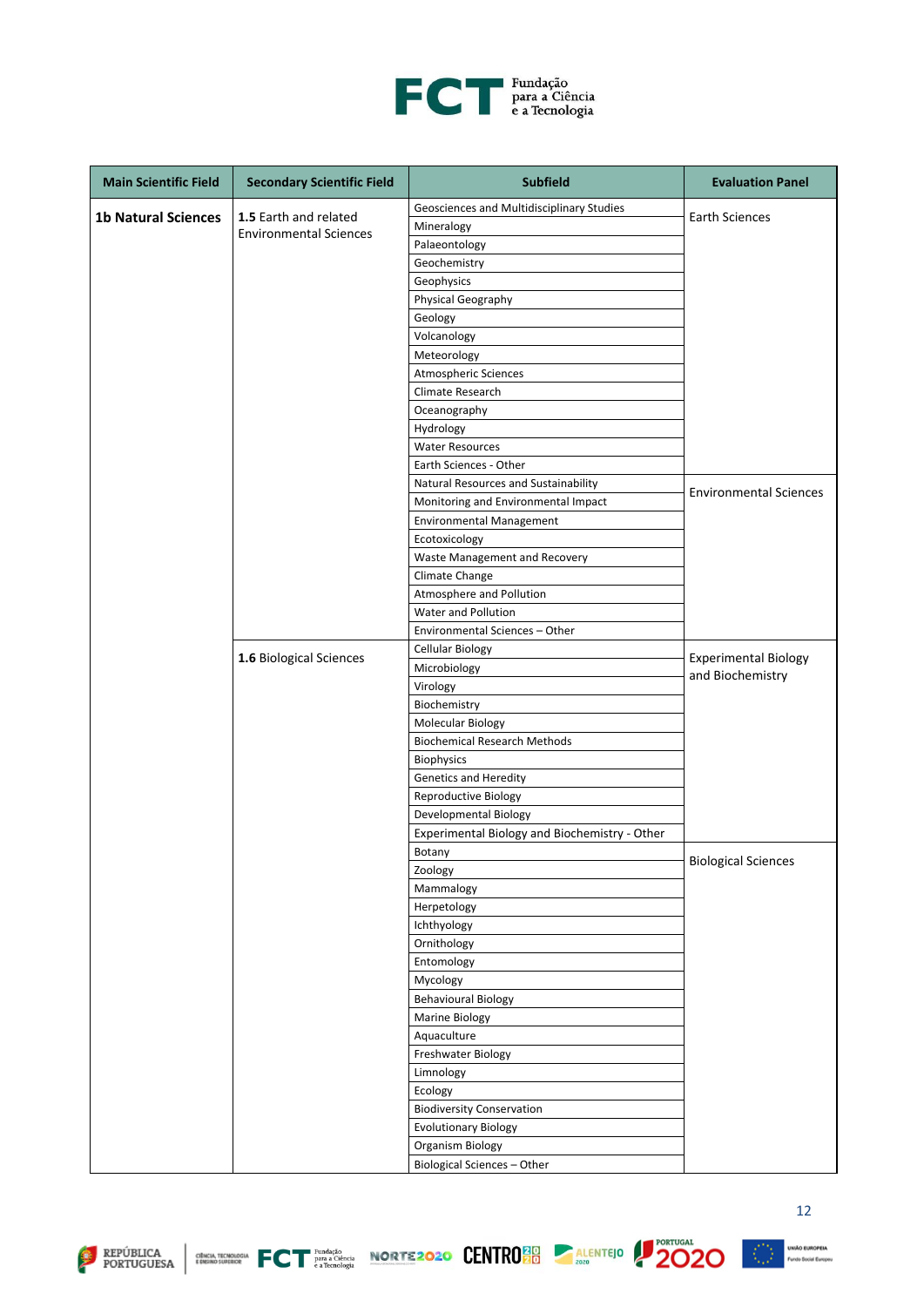

| <b>Main Scientific Field</b> | <b>Secondary Scientific Field</b> | <b>Subfield</b>                                   | <b>Evaluation Panel</b>              |
|------------------------------|-----------------------------------|---------------------------------------------------|--------------------------------------|
|                              |                                   | Civil Engineering                                 |                                      |
| 2 Engineering and            | 2.1 Civil Engineering             | Architecture Engineering                          | Civil Engineering                    |
| <b>Technology</b>            |                                   | <b>Construction Engineering</b>                   |                                      |
|                              |                                   | <b>Municipal Engineering</b>                      |                                      |
|                              |                                   | <b>Structural Engineering</b>                     |                                      |
|                              |                                   | <b>Transport Engineering</b>                      |                                      |
|                              |                                   | Civil Engineering - Other                         |                                      |
|                              |                                   |                                                   |                                      |
|                              | 2.2 Electrical, Electronic        | <b>Electrical and Electronic Engineering</b>      | <b>Electrical and Electronic</b>     |
|                              | and Information                   | Robotics                                          | Engineering                          |
|                              | Engineering                       | <b>Automation and Control Systems</b>             |                                      |
|                              |                                   | Communication Engineering and Systems             |                                      |
|                              |                                   | Telecommunications                                |                                      |
|                              |                                   | Computer Hardware and Architecture                |                                      |
|                              |                                   | Electrical and Electronic Engineering - Other     |                                      |
|                              |                                   | <b>Informatics</b>                                | Computer Sciences and<br>Informatics |
|                              | 2.3 Mechanical                    | Mechanical Engineering and Engineering<br>Systems | <b>Mechanical Engineering</b>        |
|                              | Engineering                       | <b>Applied Mechanics</b>                          |                                      |
|                              |                                   | Thermodynamics                                    |                                      |
|                              |                                   | Aerospace Engineering                             |                                      |
|                              |                                   | <b>Nuclear Engineering</b>                        |                                      |
|                              |                                   | <b>Manufacturing Processes</b>                    |                                      |
|                              |                                   | Audio Engineering and Reliability Analysis        |                                      |
|                              |                                   | Mechanical Engineering - Other                    |                                      |
|                              |                                   |                                                   |                                      |
|                              | 2.4 Chemical Engineering          | <b>Chemical Engineering</b>                       | <b>Chemical Engineering</b>          |
|                              |                                   | <b>Chemical Process Engineering</b>               |                                      |
|                              |                                   | Chemical Engineering - Other                      |                                      |
|                              | 2.5 Materials Engineering         | <b>Materials Engineering</b>                      | <b>Materials Engineering</b>         |
|                              |                                   | Ceramics                                          | and Nanotechnologies                 |
|                              |                                   | Coating and Films                                 |                                      |
|                              |                                   | Composites                                        |                                      |
|                              |                                   | Paper and Wood                                    |                                      |
|                              |                                   | <b>Textiles</b>                                   |                                      |
|                              |                                   | Nanomaterials                                     |                                      |
|                              |                                   | Materials Engineering - Other                     |                                      |
|                              |                                   | Medical Engineering and Biomedical                |                                      |
|                              | 2.6 Medical Engineering           | Engineering                                       | Bioengineering and                   |
|                              |                                   | Laboratory Technology                             | Biotechnology                        |
|                              |                                   | Medical Engineering - Other                       |                                      |
|                              |                                   | <b>Environmental Engineering</b>                  |                                      |
|                              | 2.7 Environmental                 | <b>Geological Engineering</b>                     | Environmental                        |
|                              | Engineering                       | Geotechnics                                       | Engineering                          |
|                              |                                   | Petroleum engineering, Energy and Fuels           |                                      |
|                              |                                   | <b>Remote Sensing</b>                             |                                      |
|                              |                                   | Mining and Mineral Processing                     |                                      |
|                              |                                   | <b>Marine Engineering</b>                         |                                      |
|                              |                                   | Sea Vessels                                       |                                      |
|                              |                                   | Ocean Engineering                                 |                                      |
|                              |                                   | Environmental Engineering - Other                 |                                      |









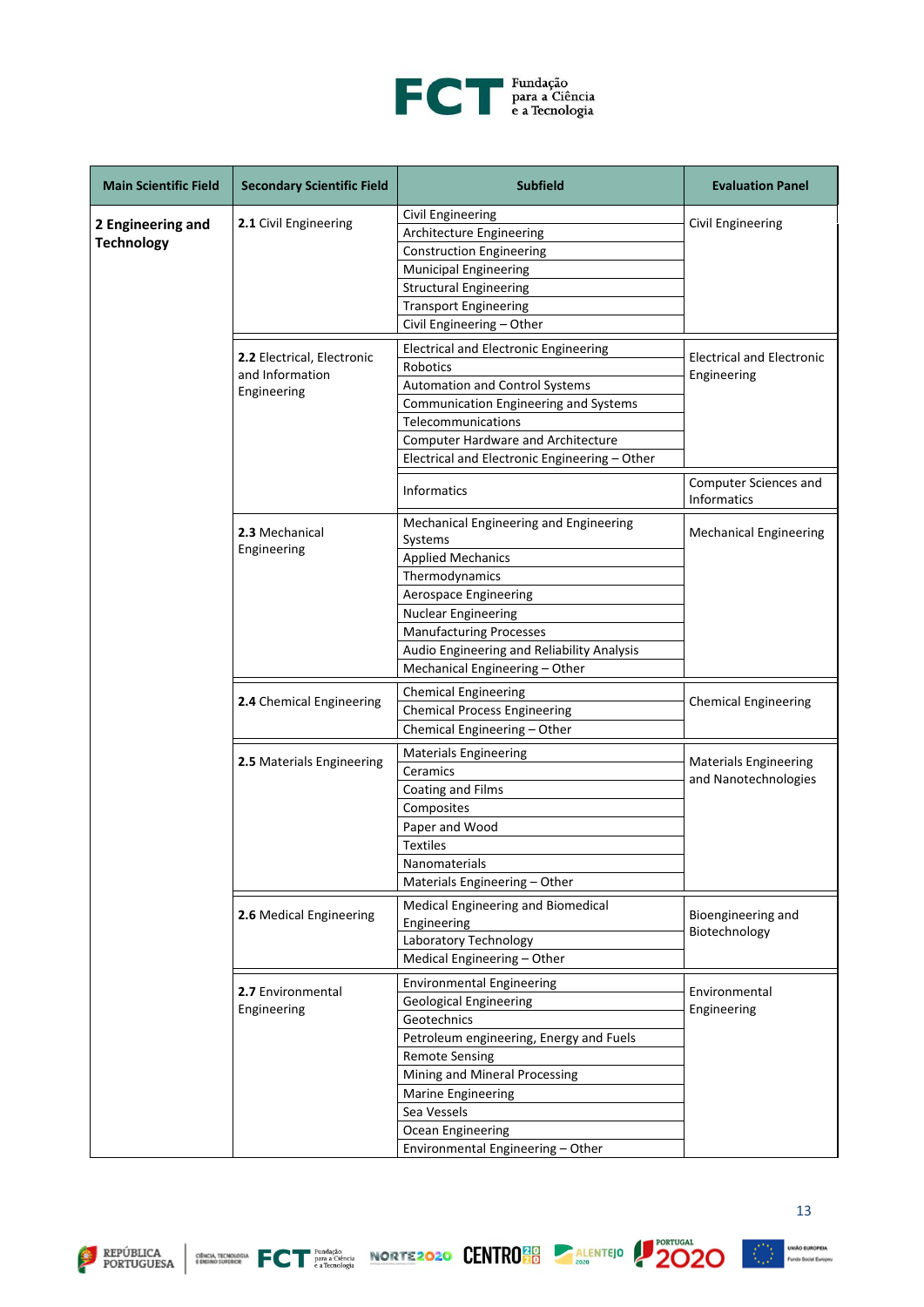

| <b>Main Scientific Field</b>                                 | <b>Secondary Scientific Field</b>       | <b>Subfield</b>                                                                                                                                                                                                                                                                                    | <b>Evaluation Panel</b>                              |
|--------------------------------------------------------------|-----------------------------------------|----------------------------------------------------------------------------------------------------------------------------------------------------------------------------------------------------------------------------------------------------------------------------------------------------|------------------------------------------------------|
| 2 Sciences of<br><b>Engineering and</b><br><b>Technology</b> | 2.8 Environmental<br>Biotechnology      | Bioremediation<br>Diagnostic Biotechnologies in<br>Environmental Management;<br>Environmental Biotechnology Related Ethics<br>Environmental Biotechnology - Other                                                                                                                                  | Bioengineering and<br>Biotechnology                  |
|                                                              | 2.9 Industrial<br>Biotechnology         | Industrial Biotechnology<br><b>Bioprocessing Technologies</b><br><b>Biocatalysis</b><br>Fermentation<br><b>Bioproducts</b><br><b>Biomaterials</b><br><b>Bioplastics</b><br><b>Biofuels</b><br><b>New Bio-Derived Materials</b><br><b>Bio-Derived Chemicals</b><br>Industrial Biotechnology - Other |                                                      |
|                                                              | 2.10 Nanotechnology                     | Nanodevices<br>Nanoprocesses<br>Nanotechnologies - Other                                                                                                                                                                                                                                           | <b>Materials Engineering</b><br>and Nanotechnologies |
|                                                              | 2.11 Food Engineering and<br>Technology | Food Engineering and Technology<br>Food Engineering and Technology - Other                                                                                                                                                                                                                         | Agricultural and Food<br><b>Technologies</b>         |







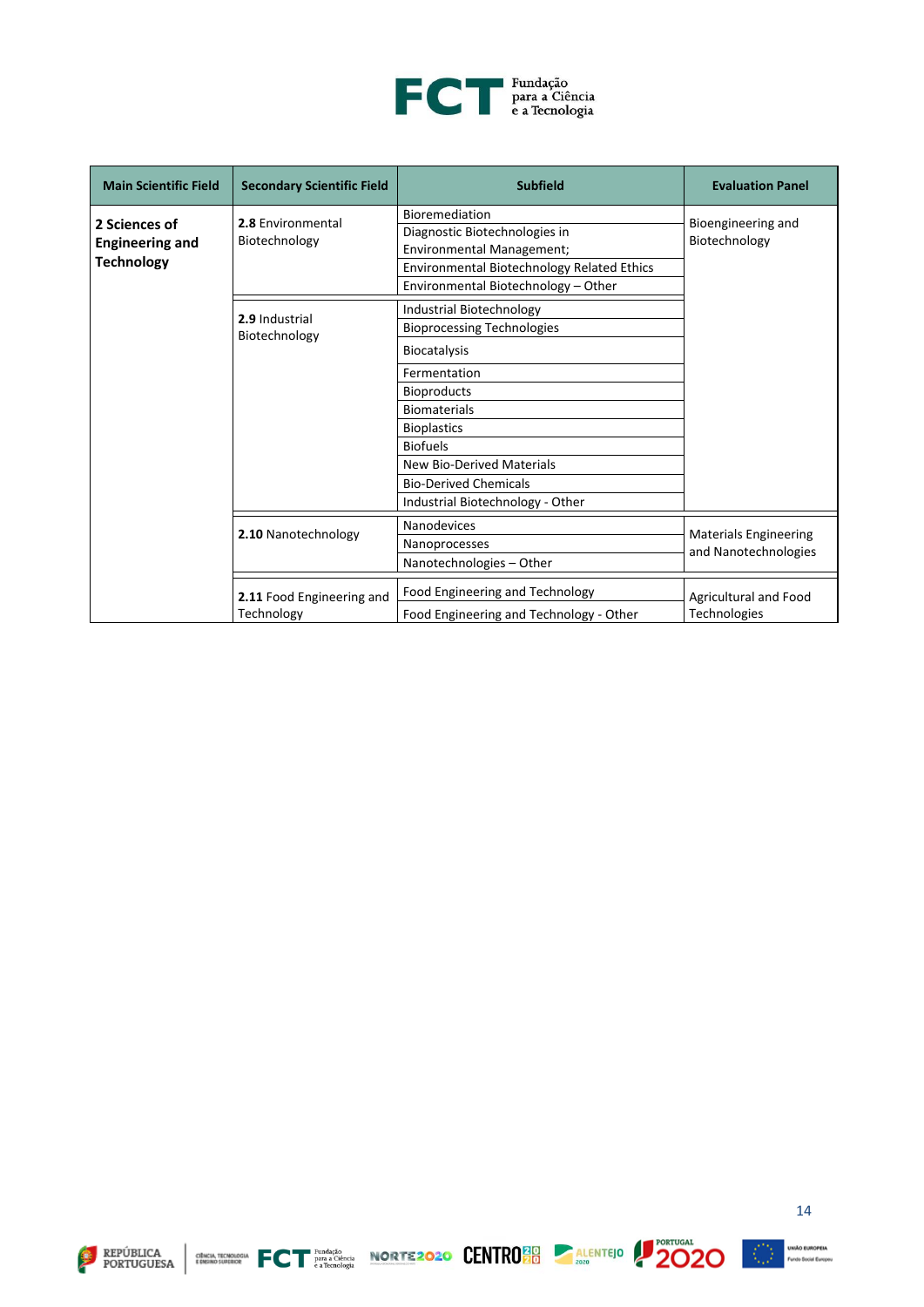

| <b>Main Scientific Field</b> | <b>Secondary Scientific Field</b> | <b>Subfield</b>                                      | <b>Evaluation Panel</b> |
|------------------------------|-----------------------------------|------------------------------------------------------|-------------------------|
|                              |                                   | Biomedicine                                          |                         |
| 3 Medical and                | <b>3.1 Basic Medicine</b>         | Anatomy and Histology                                | Biomedicine             |
| <b>Health Sciences</b>       |                                   | <b>Human Genetics</b>                                |                         |
|                              |                                   | Immunology                                           |                         |
|                              |                                   | Neurosciences                                        |                         |
|                              |                                   | Pharmacology                                         |                         |
|                              |                                   | Biopharmaceuticals                                   |                         |
|                              |                                   | Toxicology                                           |                         |
|                              |                                   | Physiology                                           |                         |
|                              |                                   | Pathology                                            |                         |
|                              |                                   | Basic Medicine - Other                               |                         |
|                              | 3.2 Clinical Medicine             | Andrology                                            | Clinical Medicine and   |
|                              |                                   | <b>Obstetrics and Gynaecology</b>                    | <b>Health Sciences</b>  |
|                              |                                   | Paediatrics                                          |                         |
|                              |                                   | Cardiac and Cardiovascular System                    |                         |
|                              |                                   | Haematology                                          |                         |
|                              |                                   | <b>Respiratory System</b>                            |                         |
|                              |                                   | <b>Critical Care Medicine and Emergency Medicine</b> |                         |
|                              |                                   | Anaesthesiology                                      |                         |
|                              |                                   | Orthopaedics                                         |                         |
|                              |                                   | Surgery                                              |                         |
|                              |                                   | Radiology, Nuclear Medicine and Medical Imaging      |                         |
|                              |                                   | Transplants                                          |                         |
|                              |                                   | Stomatology                                          |                         |
|                              |                                   | Oral Surgery and Medicine                            |                         |
|                              |                                   | Dermatology                                          |                         |
|                              |                                   | <b>Infectious Diseases</b>                           |                         |
|                              |                                   | Allergology                                          |                         |
|                              |                                   | Rheumatology                                         |                         |
|                              |                                   | <b>Endocrinology and Metabolism</b>                  |                         |
|                              |                                   | Gastroenterology and Hepatology                      |                         |
|                              |                                   | Urology and Nephrology                               |                         |
|                              |                                   | Oncology                                             |                         |
|                              |                                   | Ophthalmology                                        |                         |
|                              |                                   | Otorhinolaryngology                                  |                         |
|                              |                                   | Psychiatry                                           |                         |
|                              |                                   | <b>Clinical Neurology</b>                            |                         |
|                              |                                   | <b>Geriatrics and Gerontology</b>                    |                         |
|                              |                                   | <b>General and Family Medicine</b>                   |                         |
|                              |                                   | <b>Internal Medicine</b>                             |                         |
|                              |                                   | Integrative and Complementary Medicine               |                         |
|                              |                                   | Clinical Medicine - Other                            |                         |







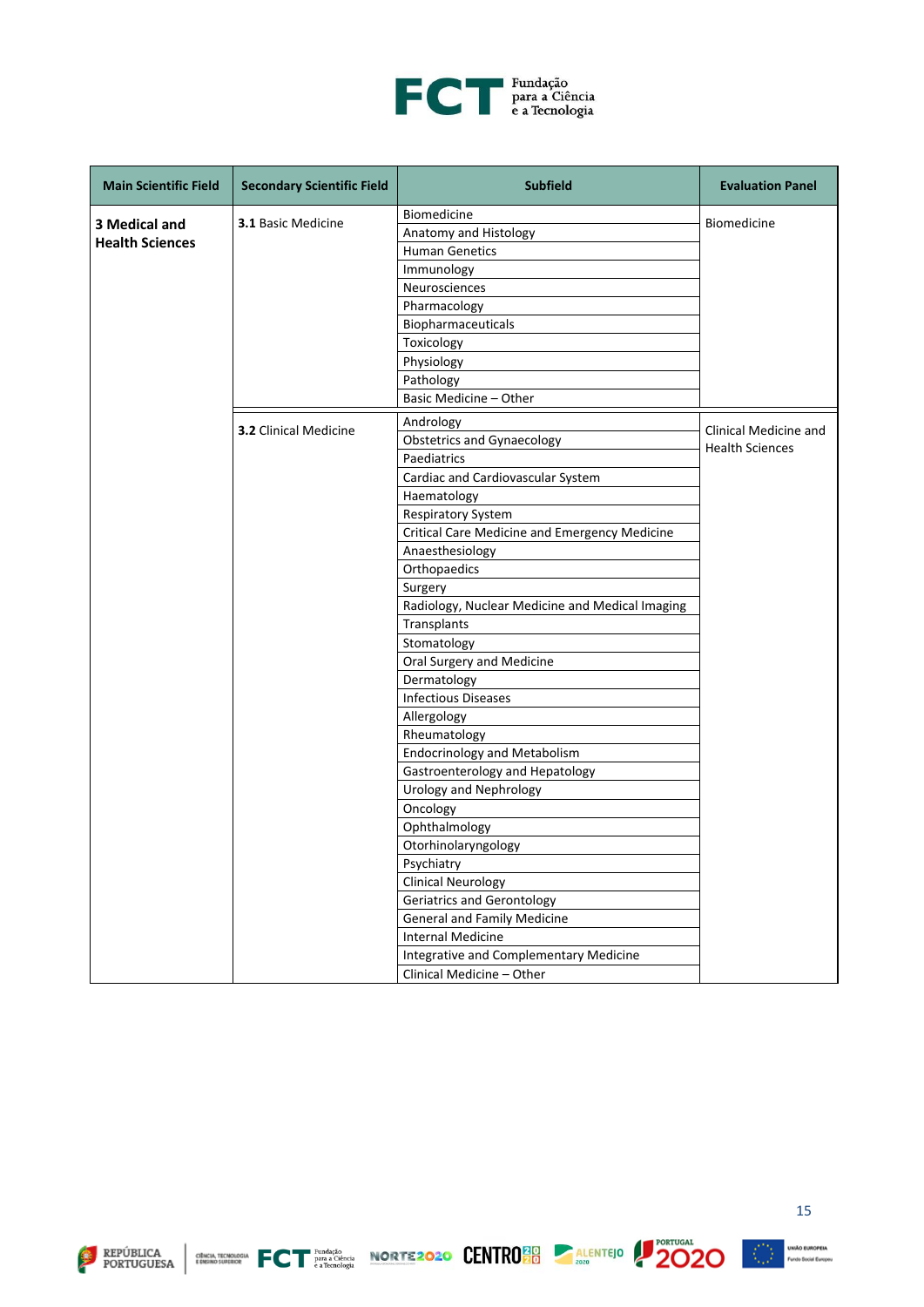

| <b>Main Scientific Field</b> | <b>Secondary Scientific Field</b> | <b>Subfield</b>                            | <b>Evaluation Panel</b>             |
|------------------------------|-----------------------------------|--------------------------------------------|-------------------------------------|
|                              |                                   | <b>Health Care and Services</b>            | Clinical Medicine and               |
| 3 Medical and                | <b>3.3 Health Sciences</b>        | <b>Health Services and Policies</b>        | <b>Health Sciences</b>              |
| <b>Health Sciences</b>       |                                   | <b>Nursing</b>                             |                                     |
|                              |                                   | Nutrition, Dietetics                       |                                     |
|                              |                                   | Public Health and Environmental Health     |                                     |
|                              |                                   | <b>Tropical Medicine</b>                   |                                     |
|                              |                                   | Parasitology                               |                                     |
|                              |                                   | Epidemiology                               |                                     |
|                              |                                   | <b>Occupational Medicine</b>               |                                     |
|                              |                                   | <b>Occupational Health</b>                 |                                     |
|                              |                                   | Sports and Fitness Sciences                |                                     |
|                              |                                   | Social Biomedical Sciences                 |                                     |
|                              |                                   | Bioethics and History and Philosophy of    |                                     |
|                              |                                   | Medicine                                   |                                     |
|                              |                                   | Addiction                                  |                                     |
|                              |                                   | <b>Health Sciences - Other</b>             |                                     |
|                              |                                   | Health-related Biotechnology               |                                     |
|                              | <b>3.4 Medical Biotechnology</b>  | Technologies involving the manipulation of | Bioengineering and<br>Biotechnology |
|                              |                                   | Cells, Tissues, Organs or the whole Body   |                                     |
|                              |                                   | Gene-based Diagnose and Therapies          |                                     |
|                              |                                   | Medical Biotechnology Related Ethics       |                                     |
|                              |                                   | Medical Biotechnology - Other              |                                     |
|                              | <b>3.5 Forensic Sciences</b>      | Forensic Chemistry and Biochemistry        | Clinical Medicine and               |
|                              |                                   | Forensic Sciences - Other                  | <b>Health Sciences</b>              |







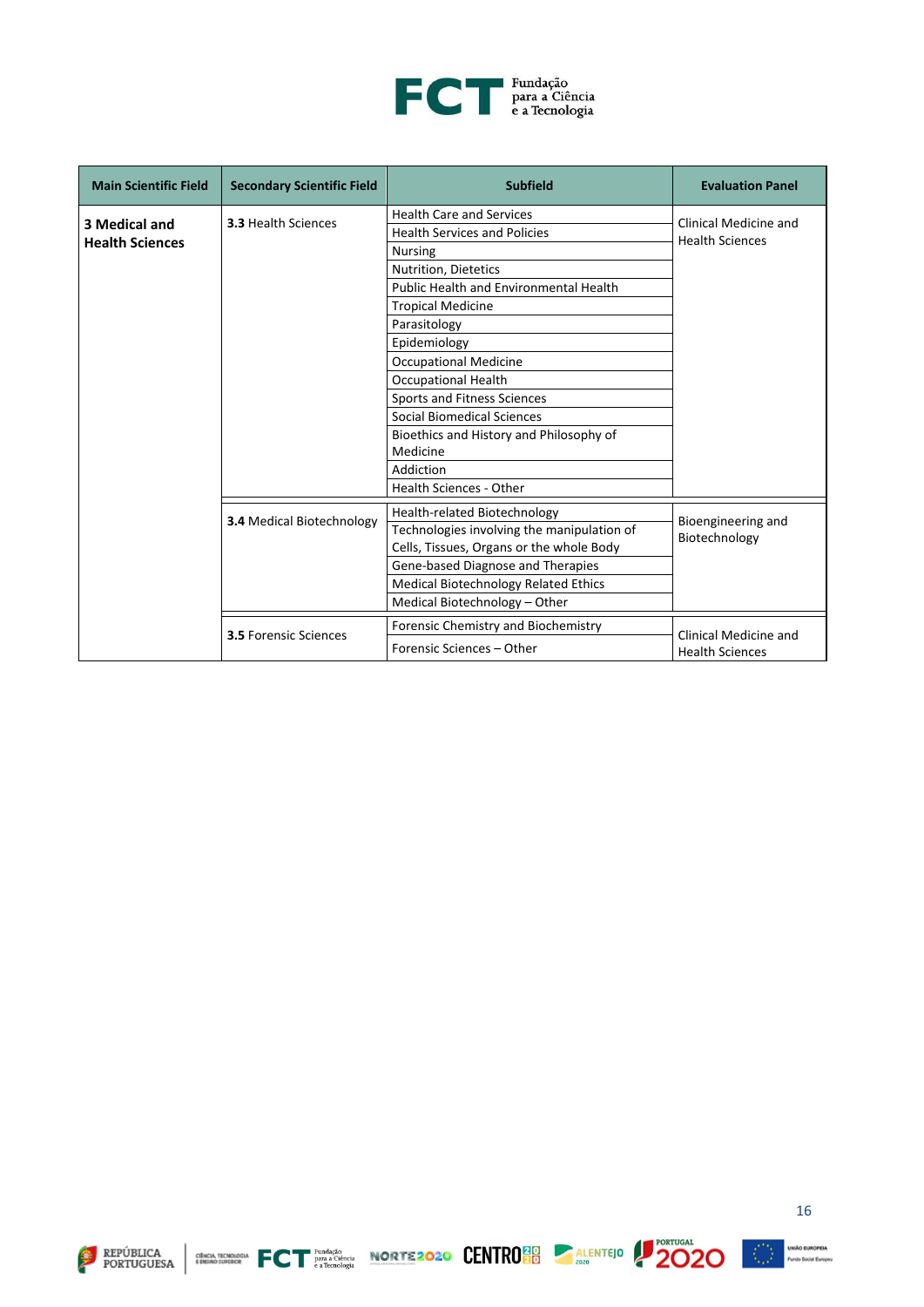

| <b>Main Scientific Field</b>      | <b>Secondary Scientific Field</b> | <b>Subfield</b>                             | <b>Evaluation Panel</b>                       |
|-----------------------------------|-----------------------------------|---------------------------------------------|-----------------------------------------------|
|                                   | 4.1 Agriculture, Forestry         | Agriculture                                 | Agriculture, Forestry and                     |
| 4 Agricultural<br><b>Sciences</b> | and Fisheries                     | Forestry                                    | <b>Fisheries</b>                              |
|                                   |                                   | Fishery                                     |                                               |
|                                   |                                   | Soil science                                |                                               |
|                                   |                                   | Horticulture                                |                                               |
|                                   |                                   | Viticulture                                 |                                               |
|                                   |                                   | Agronomy                                    |                                               |
|                                   |                                   | <b>Plant Production</b>                     |                                               |
|                                   |                                   | <b>Plant Protection</b>                     |                                               |
|                                   |                                   | Agriculture, Forestry and Fisheries - Other |                                               |
|                                   | 4.2 Animal and Dairy<br>Science   | Animal and Dairy Science                    |                                               |
|                                   |                                   | Livestock Breeding                          | Animal and Veterinary<br><b>Sciences</b>      |
|                                   |                                   | Pets                                        |                                               |
|                                   |                                   | Animal and Dairy Science - Other            |                                               |
|                                   | 4.3 Veterinary Sciences           | <b>Veterinary Science</b>                   |                                               |
|                                   |                                   | Veterinary Science - Other                  |                                               |
|                                   | 4.4 Agricultural and Food         | Agricultural and Food Biotechnology         | Agricultural and Food                         |
|                                   | Biotechnology                     | <b>Food Security</b>                        | Technologies                                  |
|                                   |                                   | Agricultural Biotechnology Related Ethics   |                                               |
|                                   |                                   | Agricultural and Food Biotechnology - Other |                                               |
|                                   |                                   | <b>Cloning of Domestic Animals</b>          | Animal and Veterinary<br><b>Sciences</b>      |
|                                   |                                   | <b>Biomass Production Technologies</b>      | Agriculture, Forestry and<br><b>Fisheries</b> |







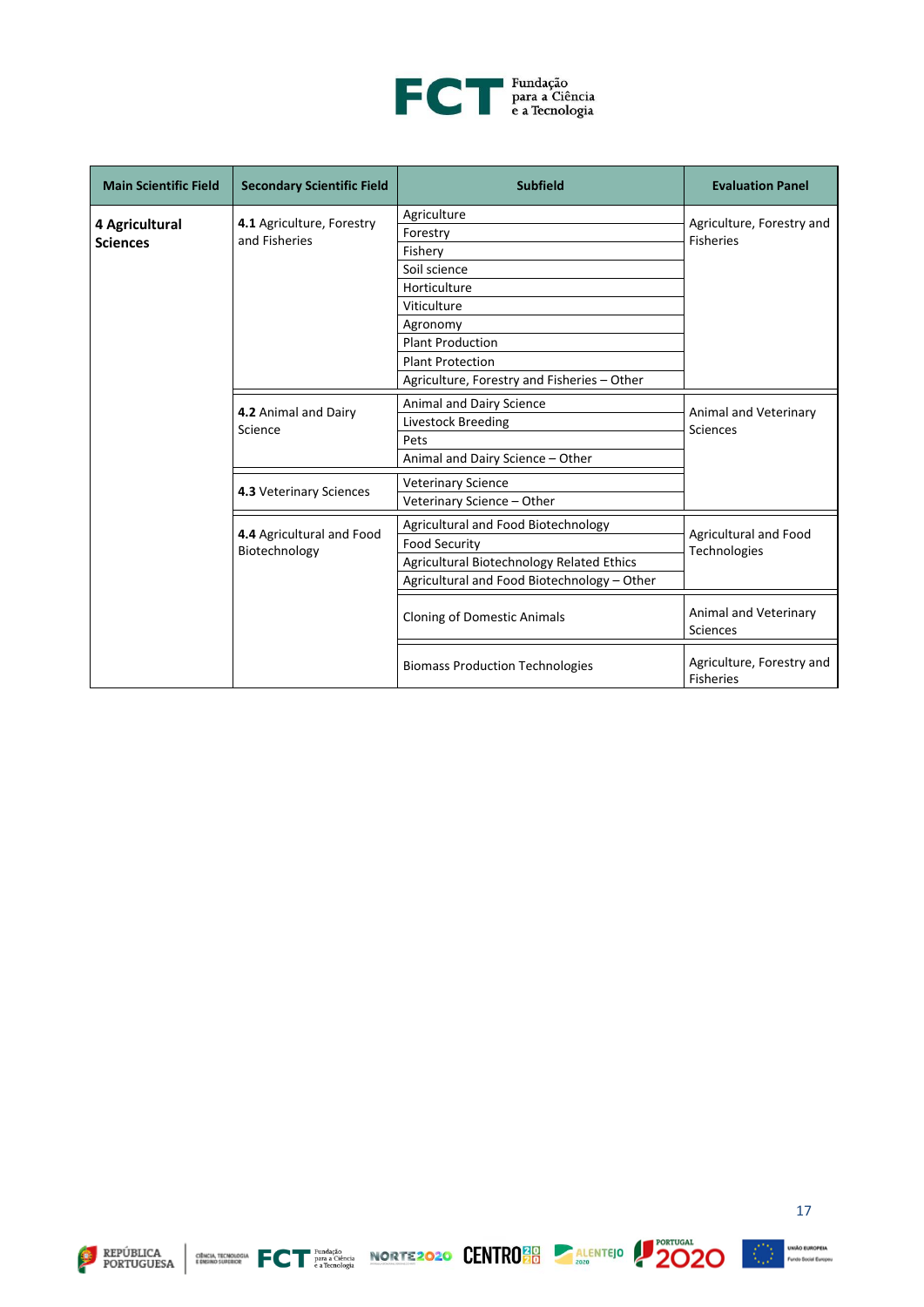

| <b>Main Scientific Field</b> | <b>Secondary Scientific Field</b>           | <b>Subfield</b>                                                                                                                                                                                                                                                                  | <b>Evaluation Panel</b>                          |
|------------------------------|---------------------------------------------|----------------------------------------------------------------------------------------------------------------------------------------------------------------------------------------------------------------------------------------------------------------------------------|--------------------------------------------------|
| <b>5 Social Sciences</b>     | 5.1 Psychology                              | <b>Criminal Psychology</b><br>Social and Organizational Psychology<br>Cognitive Psychology and Neuropsychology<br><b>Clinical Psychology</b><br>Psychology of Development and Learning<br><b>Educational Psychology</b><br>Community and Health Psychology<br>Psychology - Other | Psychology                                       |
|                              | 5.2 Economics and<br>Management             | Economics<br>Management<br>Economics and Management - Other                                                                                                                                                                                                                      | Economics and<br>Management                      |
|                              | <b>5.3 Educational Sciences</b>             | <b>General Education</b><br><b>Educational Sciences</b>                                                                                                                                                                                                                          | <b>Educational Sciences</b>                      |
|                              | 5.4 Sociology                               | Sociology<br>Sociologic Criminology<br><b>Social Service</b><br>Sociology - Other                                                                                                                                                                                                | Sociology                                        |
|                              |                                             | Anthropology<br>Anthropology - Other                                                                                                                                                                                                                                             | Anthropology                                     |
|                              | <b>5.5 Law</b>                              | Public Law<br>Criminal Law<br>Private Law<br>European and International Law<br>Human Rights<br>Law, Social Sciences and Humanities<br>$Law - Other$                                                                                                                              | Law                                              |
|                              | <b>5.6 Political Sciences</b>               | <b>Political Science</b><br><b>Military Science</b><br><b>Compared Politics</b><br><b>Political Theory</b><br><b>International Relations</b><br><b>Public Policy</b><br><b>European Studies</b><br>Political Sciences – Other                                                    | <b>Political Sciences</b>                        |
|                              | <b>5.7 Social and Economic</b><br>Geography | <b>Economic and Social Geography</b><br>Geographic Urbanism<br>Social and Economic Geography - Other                                                                                                                                                                             | Social and Economic<br>Geography                 |
|                              | 5.8 Media and<br>Communications             | Documental and Information Sciences<br>Journalism and Media<br><b>Communication and Science Management</b><br>Media and Communications - Other                                                                                                                                   | Communication and<br><b>Information Sciences</b> |